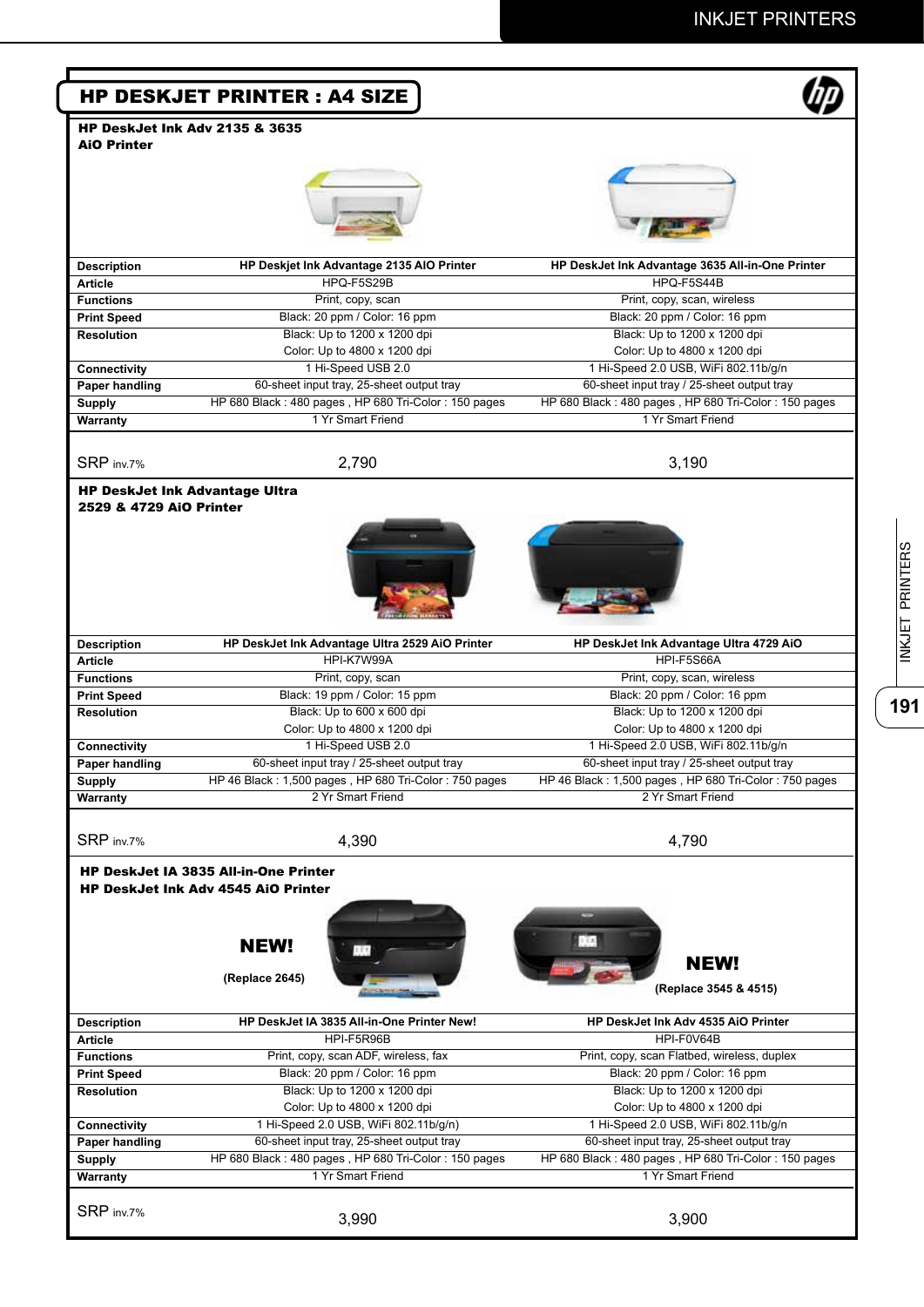|                                                 | <b>HP DESKJET PRINTER : A3 SIZE</b>                                 |                                                      |
|-------------------------------------------------|---------------------------------------------------------------------|------------------------------------------------------|
|                                                 | <b>HP OfficeJet 7110 Wide Format ePrinter</b>                       |                                                      |
| <b>1year</b><br>Warranty<br><b>Smart Friend</b> |                                                                     | <b>Print</b><br>A3                                   |
| <b>Description</b>                              | HP Officejet 7110 Wide Format ePrinter                              |                                                      |
| <b>Article</b>                                  | HPQ-CR768A                                                          |                                                      |
| <b>Function</b>                                 | Print                                                               |                                                      |
| <b>Print Speed</b>                              | Black: 33 ppm / Color: 29 ppm                                       |                                                      |
| <b>Resolution</b>                               | Black: Up to 600 x 1200 dpi / Color: Up to 4800 x 1200 dpi          |                                                      |
| <b>Processor</b>                                | 500 MHz                                                             |                                                      |
| Memory Std./Max.                                | <b>128 MB</b>                                                       |                                                      |
| <b>Paper handling</b>                           | 250 sheets input tray, 75 sheets output tray                        |                                                      |
| <b>Duplex Printing</b>                          | Yes                                                                 |                                                      |
| Media size                                      | A3, B5, A4, B7, Letter, legal , tabloid, executive, envelope        |                                                      |
| Languages                                       | HP PCL 3 GUI, HP PCL 3 enhanced                                     |                                                      |
| Connectivity                                    | USB 2.0, Ethernet, wireless 802.11b/g/n, HP ePrint, Apple AirPrint™ |                                                      |
| SRP inv.7%                                      | 6,290                                                               |                                                      |
| 1year<br>Warranty<br><b>Smart Friend</b>        | <b>Print A3</b><br>Scan A4                                          | Print A3<br><b>Scan A3</b>                           |
| <b>Description</b>                              | HP OfficeJet 7510 AIO Printer                                       | HP Officejet 7612 Wide Format AiO Printer            |
| <b>Article</b>                                  | HPQ-G3J47A                                                          | HPQ-G1X85A                                           |
| <b>Function</b>                                 | Wireless, Print, Scan, Copy and Fax                                 | Print, copy, scan, fax, Web                          |
| <b>Print Speed</b>                              | Black: 33 ppm / Color: 29 ppm                                       | Black: 33 ppm / Color: 29 ppm                        |
| <b>Resolution</b>                               | Black: Up to 600 x 1200 dpi                                         | Black: Up to 600 x 1200 dpi                          |
|                                                 | Color: Up to 4800 x 1200 dpi                                        | Color: Up to 4800 x 1200 dpi                         |
| Processor                                       | 500 MHz                                                             | 500 MHz                                              |
| Memory Std./Max.                                | 256 MB                                                              | 256 MB                                               |
| Paper handling                                  | 250 sheets input tray, 75 sheets output tray                        | 250 sheets input tray, 75 sheets output tray         |
| <b>Duplex Printing</b>                          | No                                                                  | Yes                                                  |
| Media size                                      | A3, A4, A5, A6, B5, C6, Letter, legal, Custom                       | A3, A4, A5, A6, B5, C6, Letter, legal, Custom        |
| Languages                                       | HP PCL 3 GUI, HP PCL 3 Enhanced                                     | HP PCL 3 GUI, HP PCL 3 Enhanced                      |
| Connectivity                                    | USB 2.0, Ethernet, wireless 802.11b/g/n,                            | USB 2.0, Ethernet, built-in WiFi 802.11 b/g/n;       |
|                                                 | RJ-11 fax, HP ePrint, Apple AirPrint™                               |                                                      |
| <b>Scan Type</b>                                | Flatbed, ADF / CIS                                                  | Wireless direct printing, HP ePrint, Apple AirPrint™ |
| <b>Scan Resolution</b>                          | Up to 1200 x 1200 dpi<br>Flatbed: 216 x 356 mm                      | Flatbed, ADF / CIS                                   |
| <b>Max scanning size</b>                        |                                                                     | Up to 1200 x 1200 dpi                                |
| <b>Copy Speed</b>                               |                                                                     | ADF: 8.5 x 14 in Maximum; Flatbed: 11.69 x 17 in     |
| <b>Copy Resolution</b>                          | Black: Up to 9 cpm / Color: Up to 6 cpm                             | Black: Up to 9 cpm / Color: Up to 6 cpm              |
|                                                 | Black: Up to 600 x 1200 dpi                                         | Black: Up to 600 x 1200 dpi                          |
|                                                 | Color: Up to 4800 x 1200 dpi                                        | Color: Up to 4800 x 1200 dpi                         |
| <b>Fax Speed</b>                                | Up to 33.6 kbps; 4 sec per page                                     | Up to 33.6 kbps; 4 sec per page                      |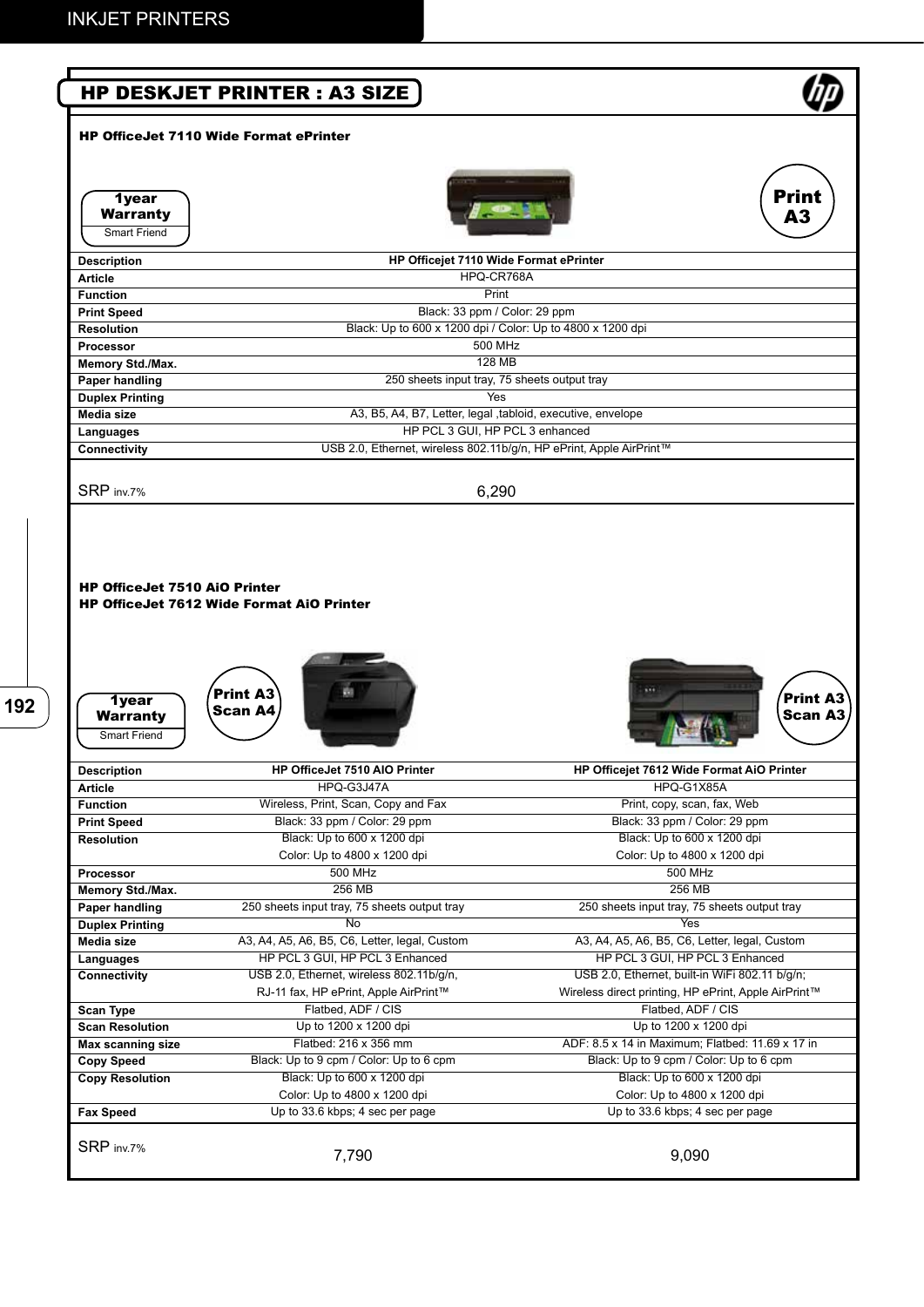| HP DesignJet T120 24" ePrinter                                       |                                                                                                                 |                                                                    |
|----------------------------------------------------------------------|-----------------------------------------------------------------------------------------------------------------|--------------------------------------------------------------------|
| 1 Year Warranty NBD                                                  |                                                                                                                 |                                                                    |
| Description                                                          | HP Designjet T120 24-in ePrinter                                                                                |                                                                    |
| Article                                                              | HPQ-CQ891A                                                                                                      |                                                                    |
| Print technology                                                     | <b>HP Thermal Inkjet</b><br>70 sec/page on A1/D, 40 A1/D prints per hour                                        |                                                                    |
| Line drawings<br>Color images                                        | 22.4 m2/hr (241 ft2/hr) on coated media                                                                         |                                                                    |
| Color                                                                | 4 (1 each black, cyan, magenta, yellow)                                                                         |                                                                    |
| Media handing / Document Finishing                                   | Sheet feed, roll feed, input tray, automatic cutter                                                             |                                                                    |
| Print resolution                                                     | Up to 1200 x 1200 dpi<br>256 MB / None                                                                          |                                                                    |
| Memory / Hard disk<br>Connectivity                                   | Fast Ethernet (100Base-T), Hi-Speed USB 2.0, wireless                                                           |                                                                    |
| <b>Print Languages</b>                                               | HP PCL 3 GUI. JPEG                                                                                              |                                                                    |
| Line accuracy                                                        | $+/- 0.1%$                                                                                                      |                                                                    |
| Media size                                                           | 8.3 to 24-in wide sheets; 11 to 24-in rolls                                                                     |                                                                    |
| SRP inv.7%                                                           | 55,640                                                                                                          |                                                                    |
| HP DesignJet T520 24" & 36" ePrinter<br>1 Year Warranty NBD          |                                                                                                                 |                                                                    |
|                                                                      |                                                                                                                 |                                                                    |
| Description<br>Article                                               | HP Designjet T520 24-in ePrinter<br>HPQ-CQ890A                                                                  | HP THP Designjet T520 36-in ePrinter<br>HPQ-CQ893A                 |
| Print technology                                                     | HP Thermal Inkjet                                                                                               | HP Thermal Inkjet                                                  |
| Line drawings                                                        | 35 sec/page on A1/D, 70 A1/D prints per hour                                                                    | 35 sec/page on A1/D, 70 A1/D prints per hour                       |
| Color images                                                         | 25.6 m <sup>2</sup> /hr/ (275 ft <sup>2</sup> /hr) on coated media                                              | 25.6 m <sup>2</sup> /hr/ (275 ft <sup>2</sup> /hr) on coated media |
| Color                                                                | 4 (1 each black, cyan, magenta, yellow)                                                                         | 4 (1 each black, cyan, magenta, yellow)                            |
| Media handing / Document Finishing<br>Print resolution               | Sheet feed, roll feed, input tray, media bin, automatic cutter                                                  | Sheet feed, roll feed, input tray, media bin, automatic cutter     |
| Memory / Hard disk                                                   | Up to 2400 x 1200 dpi<br>1 GB / None                                                                            | Up to 2400 x 1200 dpi<br>1 GB / None                               |
| Connectivity                                                         | Fast Ethernet (100Base-T), Hi-Speed USB 2.0, wireless                                                           | Fast Ethernet (100Base-T), Hi-Speed USB 2.0, wireless              |
| <b>Print Languages</b>                                               | HP-GL/2, HP-RTL, HP PCL 3 GUI, JPEG, CALS G4                                                                    | HP-GL/2, HP-RTL, HP PCL 3 GUI, JPEG, CALS G4                       |
| Line accuracy                                                        | $+/- 0.1%$                                                                                                      | $+/- 0.1%$                                                         |
| Media size                                                           | 8.3 to 24-in wide sheets; 11 to 24-in rolls                                                                     | 8.3 to 36-in wide sheets; 11 to 36-in rolls                        |
| SRP inv.7%                                                           | 87,740                                                                                                          | 125,190                                                            |
| HP DesignJet T730 36" Printer<br>2 Year Warranty NBD                 |                                                                                                                 |                                                                    |
|                                                                      |                                                                                                                 |                                                                    |
|                                                                      | HP DesignJet T730 36in Printer New!                                                                             |                                                                    |
|                                                                      | HPI-F9A29B                                                                                                      |                                                                    |
|                                                                      | HP Thermal Inkjet                                                                                               |                                                                    |
| Description<br>Article<br>Print technology<br>Line drawings<br>Color | 25 sec/page on A1/D, 82 A1/D prints per hour                                                                    |                                                                    |
|                                                                      | 4 (1 each cyan, magenta, yellow, matte black)<br>Sheet feed, roll feed, input tray, media bin, automatic cutter |                                                                    |
| Media handing / Document Finishing<br>Print resolution               | Up to 2400 x 1200 optimized dpi                                                                                 |                                                                    |
|                                                                      | 1 GB / None                                                                                                     |                                                                    |
| Memory / Hard disk<br>Connectivity                                   | Gigabit Ethernet (1000Base-T), wireless, Hi-Speed USB 2.0 certified                                             |                                                                    |
|                                                                      | connector                                                                                                       |                                                                    |
|                                                                      | HP-GL/2, HP-RTL, TIFF, JPEG, CALS G4, HP PCL 3 GUI, URF<br>$+/- 0.1%$                                           |                                                                    |
| <b>Print Languages</b><br>Line accuracy<br>Media size                | Input tray: A4, A3; manual feed: A2, A1, A0                                                                     |                                                                    |

 $\frac{1}{193}$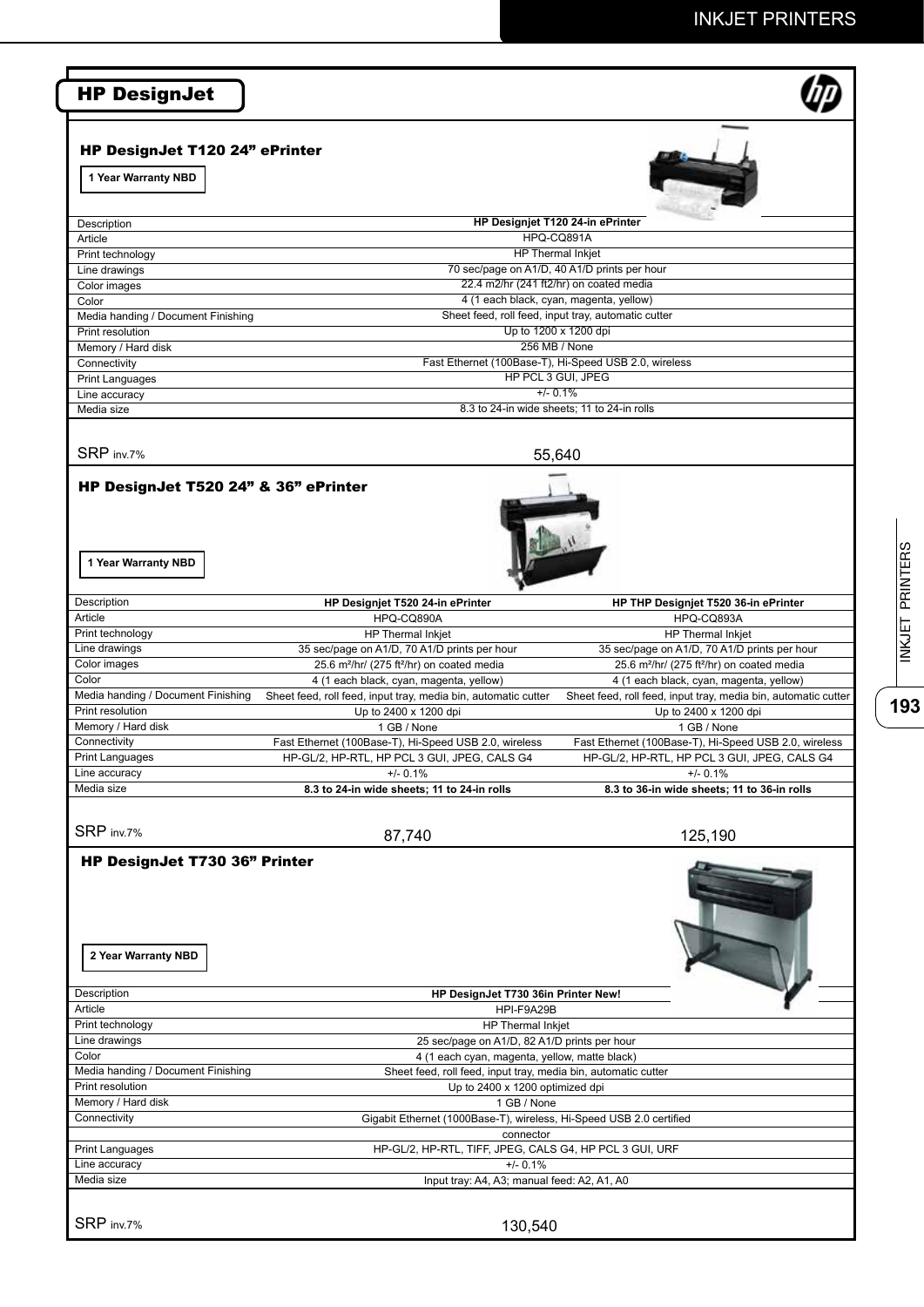| <b>HP DesignJet</b>                                   |                                                                                                                           |                                                                                                                                         |
|-------------------------------------------------------|---------------------------------------------------------------------------------------------------------------------------|-----------------------------------------------------------------------------------------------------------------------------------------|
| HP DesignJet T790 24" ePrinter &                      | HP DesignJet T790 24" PostscriptPrinter                                                                                   |                                                                                                                                         |
| 3 Year Warranty NBD                                   |                                                                                                                           |                                                                                                                                         |
| Description                                           | HP Designjet T790 24-in E-PRINTER                                                                                         | HP Designjet T790 24-in PS E-PRINTER                                                                                                    |
| Article                                               | HPQ-CR647A                                                                                                                | HPQ-CR648A                                                                                                                              |
| Print technology                                      | HP Thermal Inkjet                                                                                                         | <b>HP Thermal Inkjet</b>                                                                                                                |
| Line drawings                                         | 21 sec/page on A1/D, 120 A1/D prints per hour                                                                             | 21 sec/page on A1/D, 120 A1/D prints per hour                                                                                           |
| Speed Line drawing<br>Color                           | 400 ft <sup>2</sup> /hr (color image on coated paper)<br>6 (1 each cyan, magenta, yellow, matte black, photo black, gray) | 400 ft <sup>2</sup> /hr (color image on coated paper)<br>6 (1 each cyan, magenta, yellow, matte black, photo black, gray)               |
| Media handing /<br>Document Finishing                 | Sheet feed, roll feed, automatic cutter                                                                                   | Sheet feed, roll feed, automatic cutter                                                                                                 |
| Print resolution                                      | Up to 2400 x 1200 optimized dpi                                                                                           | Up to 2400 x 1200 optimized dpi                                                                                                         |
| Memory / Hard disk                                    | 8 GB (virtual) / 160 GB                                                                                                   | 8 GB (virtual) / 160 GB                                                                                                                 |
| Connectivity                                          | Fast Ethernet (100Base-T), Hi-Speed USB 2.0,                                                                              | Fast Ethernet (100Base-T), Hi-Speed USB 2.0,                                                                                            |
|                                                       | EIO Jetdirect accessory slot                                                                                              | EIO Jetdirect accessory slot                                                                                                            |
| <b>Print Languages</b>                                | HP-GL/2, TIFF, JPEG, CALS G4, HP PCL 3 GUI                                                                                | Adobe PostScript 3; Adobe PDF 1.7, HP-GL/2, TIFF, JPEG, CALS G4,<br>HP PCL 3 GUI                                                        |
| Line accuracy                                         | $+/- 0.1%$                                                                                                                | $+/- 0.1%$                                                                                                                              |
| Media size                                            | A4; A3; A2; A1                                                                                                            | A4; A3; A2; A1                                                                                                                          |
| SRP inv.7%                                            | 128,400                                                                                                                   | 186,180                                                                                                                                 |
| HP DesignJet T795 44" ePrinter<br>2 Year Warranty NBD |                                                                                                                           |                                                                                                                                         |
| Description                                           |                                                                                                                           | HP Designjet T795 44-in ePrinter                                                                                                        |
| Article                                               |                                                                                                                           | HPQ-CR649C                                                                                                                              |
| Print technology                                      |                                                                                                                           | <b>HP Thermal Inkjet</b>                                                                                                                |
| Line drawings<br>Speed Line drawing                   |                                                                                                                           | 28 sec/page on A1/D, 103 A1/D prints per hour<br>445 ft <sup>2</sup> /hr (color image on coated paper)                                  |
| Color                                                 |                                                                                                                           | 6 (1 each cyan, magenta, yellow, matte black, photo black, gray)                                                                        |
| Media handing /                                       |                                                                                                                           | Sheet feed, roll feed, automatic cutter                                                                                                 |
| <b>Document Finishing</b>                             |                                                                                                                           |                                                                                                                                         |
| Print resolution                                      |                                                                                                                           | Up to 2400 x 1200 optimized dpi                                                                                                         |
| Memory / Hard disk                                    |                                                                                                                           | 16 GB (virtual) / 160 GB hard disk (available with PostScript Upgrade)                                                                  |
| Connectivity                                          |                                                                                                                           | "Gigabit Ethernet (1000Base-T), Hi-Speed USB 2.0 certified, EIO Jetdirect accessory slot"<br>HP-GL/2, TIFF, JPEG, CALS G4, HP PCL 3 GUI |
| <b>Print Languages</b><br>Line accuracy               |                                                                                                                           | $+/- 0.1%$                                                                                                                              |
| Media size                                            |                                                                                                                           | "A4; A3; A2; A1; A0"                                                                                                                    |
| SRP inv.7%                                            |                                                                                                                           | 161,570                                                                                                                                 |
| HP DesignJet T830 36" MFP Printer                     |                                                                                                                           |                                                                                                                                         |
| 2 Year Warranty NBD                                   |                                                                                                                           |                                                                                                                                         |
| Description                                           |                                                                                                                           | HP DesignJet T830 36in MFP Printer New!                                                                                                 |
| Article                                               |                                                                                                                           | <b>HPI-P9A308</b>                                                                                                                       |
| Print technology                                      |                                                                                                                           | <b>HP Thermal Inkjet</b>                                                                                                                |
| Line drawings                                         |                                                                                                                           | 25 sec/page on A1/D, 82 A1/D prints per hour                                                                                            |
| Color<br>Media handing / Document Finishing           |                                                                                                                           | 4 (1 each cyan, magenta, yellow, matte black)<br>Sheet feed, roll feed, input tray, media bin, automatic cutter                         |
| Print resolution                                      |                                                                                                                           | Up to 2400 x 1200 optimized dpi                                                                                                         |
| Memory / Hard disk                                    |                                                                                                                           | 1 GB / None                                                                                                                             |
| Connectivity                                          |                                                                                                                           | Gigabit Ethernet (1000Base-T), Wi-Fi, Hi-Speed USB 2.0 certified connector                                                              |
| <b>Print Languages</b>                                |                                                                                                                           | HP-GL/2, HP-RTL, TIFF, JPEG, CALS G4, HP PCL 3 GUI, URF                                                                                 |
| Line accuracy                                         |                                                                                                                           | $+/- 0.1%$                                                                                                                              |
| Scan Speed                                            |                                                                                                                           | Color: up to 3.81 cm/sec (1.5 in/sec) / Grayscale: up to 11.43 cm/sec (4.5 in/sec)"                                                     |
| Scan resolution                                       |                                                                                                                           | 600 dpi                                                                                                                                 |
| Media size                                            |                                                                                                                           | Input tray: A4, A3; manual feed: A2, A1, A0                                                                                             |
| SRP inv.7%                                            |                                                                                                                           | 150,870                                                                                                                                 |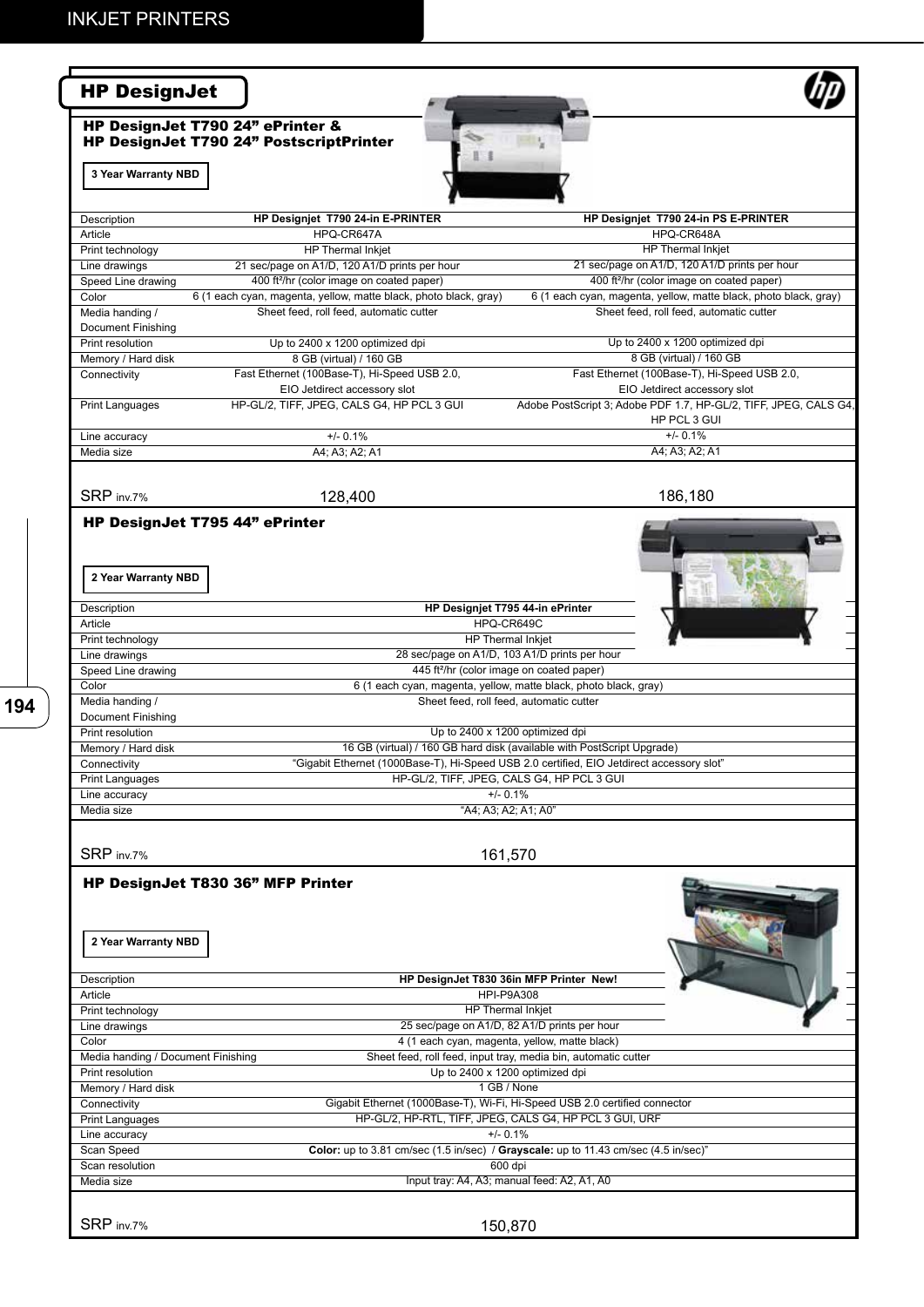# INKJET PRINTERS

| <b>HP DesignJet T930 36" ePrinter</b>                            | <b>HP DesignJet</b>                                                                                                                                                                                        |                                                                                                                                                                                         |
|------------------------------------------------------------------|------------------------------------------------------------------------------------------------------------------------------------------------------------------------------------------------------------|-----------------------------------------------------------------------------------------------------------------------------------------------------------------------------------------|
| & T930 36" PostscriptPrinter                                     |                                                                                                                                                                                                            |                                                                                                                                                                                         |
| 2 Year Warranty NBD                                              |                                                                                                                                                                                                            |                                                                                                                                                                                         |
|                                                                  |                                                                                                                                                                                                            |                                                                                                                                                                                         |
| Description                                                      | HP Designjet T930 36" ePrinter                                                                                                                                                                             | HP Designjet T930 PS 36" ePrinter                                                                                                                                                       |
| Article                                                          | HPI-L2Y21A                                                                                                                                                                                                 | HPI-L2Y22A                                                                                                                                                                              |
| Print technology                                                 | <b>HP Thermal Inkjet</b>                                                                                                                                                                                   | <b>HP</b> Thermal Inkiet                                                                                                                                                                |
| Line drawings                                                    | 21 sec/page on A1/D, 120 A1/D prints per hour                                                                                                                                                              | 21 sec/page on A1/D, 120 A1/D prints per hour                                                                                                                                           |
| Color                                                            | 6 (1 each cyan, gray, magenta, matte black, photo black, yellow)                                                                                                                                           | 6 (1 each cyan, gray, magenta, matte black, photo black, yellow)                                                                                                                        |
| Media handing                                                    | "Input: automatic front-loading roll feed, sheet feed;                                                                                                                                                     | "Input: automatic front-loading roll feed, sheet feed;                                                                                                                                  |
| Document Finishing                                               | Output: integrated output stacking tray (from A4/A to AO/E, with up to                                                                                                                                     | Output: integrated output stacking tray (from A4/A to AO/E, with up to                                                                                                                  |
|                                                                  | 50 A1/D-size capacity), media bin, automatic cutter"                                                                                                                                                       | 50 A1/D-size capacity), media bin, automatic cutter"                                                                                                                                    |
| Print resolution                                                 | Up to 2400 x 1200 optimized dpi                                                                                                                                                                            | Up to 2400 x 1200 optimized dpi                                                                                                                                                         |
| Memory / Hard disk                                               | "64 GB (file processing) 320 GB hard disk"                                                                                                                                                                 | "64 GB (file processing) 320 GB hard disk"                                                                                                                                              |
| Connectivity                                                     | Gigabit Ethernet (1000Base-T)                                                                                                                                                                              | Gigabit Ethernet (1000Base-T)                                                                                                                                                           |
| Print Languages                                                  | HP-GL/2, HP-RTL, TIFF, JPEG, CALS G4,                                                                                                                                                                      | PostScript® Printer: Adobe PostScript 3, Adobe PDF 1.7 Extension Level 3,                                                                                                               |
|                                                                  | HP-PCL3GUI, URF                                                                                                                                                                                            | HP-GL/2, HP-RTL, TIFF, JPEG, CALS G4, HP-PCL3GUI, URF                                                                                                                                   |
|                                                                  | $+/- 0.1%$                                                                                                                                                                                                 | $+/- 0.1%$                                                                                                                                                                              |
| Line accuracy                                                    |                                                                                                                                                                                                            |                                                                                                                                                                                         |
| Media size                                                       | A4; A3; A2; A1; A0                                                                                                                                                                                         | A4; A3; A2; A1; A0                                                                                                                                                                      |
|                                                                  |                                                                                                                                                                                                            |                                                                                                                                                                                         |
| SRP inv.7%                                                       | 161,570                                                                                                                                                                                                    | 194,740                                                                                                                                                                                 |
| HP DesignJet T1530 36" ePrinter<br>& T1530 36" PostscriptPrinter |                                                                                                                                                                                                            |                                                                                                                                                                                         |
| 2 Year Warranty NBD                                              |                                                                                                                                                                                                            |                                                                                                                                                                                         |
| Description                                                      | HP DesignJet T1530 36in Printer New!                                                                                                                                                                       | HP DesignJet T1530 36in PS Printer New!                                                                                                                                                 |
| Article                                                          | HPI-L2Y23A                                                                                                                                                                                                 | HPI-L2Y24A                                                                                                                                                                              |
|                                                                  |                                                                                                                                                                                                            |                                                                                                                                                                                         |
| Print technology                                                 | HP Thermal Inkjet                                                                                                                                                                                          | HP Thermal Inkjet                                                                                                                                                                       |
| Line drawings                                                    | 21 sec/page on A1/D, 120 A1/D prints per hour                                                                                                                                                              | 21 sec/page on A1/D, 120 A1/D prints per hour                                                                                                                                           |
| Color                                                            | 6 (1 each cyan, gray, magenta, matte black, photo black, yellow)                                                                                                                                           | 6 (1 each cyan, gray, magenta, matte black, photo black, yellow)                                                                                                                        |
| Media handing                                                    | Input: two automatic front-loading roll feeds, smart roll switching, sheet feed                                                                                                                            | Input: two automatic front-loading roll feeds, smart roll switching, sheet feed                                                                                                         |
| Document Finishing                                               | Output: integrated output stacking tray (from A4/A to AO/E, with up to                                                                                                                                     | Output: integrated output stacking tray (from A4/A to AO/E, with up to                                                                                                                  |
|                                                                  | 50 A1/D-size capacity), media bin, automatic cutter                                                                                                                                                        | 50 A1/D-size capacity), media bin, automatic cutter                                                                                                                                     |
| Print resolution                                                 | Up to 2400 x 1200 optimized dpi                                                                                                                                                                            | Up to 2400 x 1200 optimized dpi                                                                                                                                                         |
| Memory / Hard disk                                               | 96 GB (file processing) 500 GB hard disk                                                                                                                                                                   | 96 GB (file processing) 500 GB hard disk                                                                                                                                                |
| Connectivity                                                     | Gigabit Ethernet (1000 Base-T)                                                                                                                                                                             | Gigabit Ethernet (1000 Base-T)                                                                                                                                                          |
| <b>Print Languages</b>                                           | HP-GL/2, HP-RTL, TIFF, JPEG, CALS G4,                                                                                                                                                                      | Adobe PostScript 3, Adobe PDF 1.7 Extension Level                                                                                                                                       |
|                                                                  | HP-PCL3GUI, URF                                                                                                                                                                                            | 3, HP-GL/2, HP-RTL, TIFF, JPEG, CALS G4, HP-PCL3GUI, URF                                                                                                                                |
| Line accuracy                                                    | $+/- 0.1%$                                                                                                                                                                                                 | $+/- 0.1%$                                                                                                                                                                              |
| Media size                                                       | A4; A3; A2; A1; A0                                                                                                                                                                                         | A4; A3; A2; A1; A0                                                                                                                                                                      |
| SRP inv.7%                                                       | 271,780                                                                                                                                                                                                    | 327,420                                                                                                                                                                                 |
| & T530 36" MF PostscriptPrinter<br>2 Year Warranty NBD           | <b>HP DesignJet T2530 36" MF Printer</b>                                                                                                                                                                   |                                                                                                                                                                                         |
| Description                                                      | HP DesignJet T2530 36in MF Printer New!                                                                                                                                                                    | HP DesignJet T2530 36in PS MF Printer New!                                                                                                                                              |
| Article                                                          | HPI-L2Y25A                                                                                                                                                                                                 | HPI-L2Y26A                                                                                                                                                                              |
| Print technology                                                 | HP Thermal Inkjet                                                                                                                                                                                          | HP Thermal Inkjet                                                                                                                                                                       |
| Line drawings                                                    | 21 sec/page on A1/D, 120 A1/D prints per hour                                                                                                                                                              | 21 sec/page on A1/D, 120 A1/D prints per hour                                                                                                                                           |
| Color                                                            | 6 (1 each cyan, gray, magenta, matte black, photo black, yellow)                                                                                                                                           | 6 (1 each cyan, gray, magenta, matte black, photo black, yellow)                                                                                                                        |
| Media handing                                                    | Input: two automatic front-loading roll feeds, smart roll switching, sheet feed; Output: integrated                                                                                                        | Input: two automatic front-loading roll feeds, smart roll switching, sheet feed; Output: integrated                                                                                     |
|                                                                  | Document Finishing output stacking tray (from A4/A to AO/E, with up to 50 A1/D-size capacity), media bin, automatic<br>cutter; Scanner: straight-through scan paper path for sheet and cardboard originals | output stacking tray (from A4/A to AO/E, with up to 50 A1/D-size capacity), media bin, automatic<br>cutter; Scanner: straight-through scan paper path for sheet and cardboard originals |
| Print resolution                                                 | Up to 2400 x 1200 optimized dpi                                                                                                                                                                            | Up to 2400 x 1200 optimized dpi                                                                                                                                                         |
| Memory / Hard disk                                               | 128 GB (file processing) / 500 GB                                                                                                                                                                          | 128 GB (file processing) / 500 GB                                                                                                                                                       |
| Connectivity                                                     | Gigabit Ethernet (1000Base-T)                                                                                                                                                                              | Gigabit Ethernet (1000Base-T)                                                                                                                                                           |
| Print Languages                                                  | HP-GL/2, HP-RTL, TIFF, JPEG, CALS G4, HP PCL 3 GUI, URF                                                                                                                                                    | Adobe PostScript 3, Adobe PDF 1.7 Extension Level 3, HP-GL/2, HP-                                                                                                                       |
|                                                                  |                                                                                                                                                                                                            | RTL, TIFF, JPEG, CALS G4, HP PCL 3 GUI, URF                                                                                                                                             |
| Line accuracy                                                    | $+/- 0.1%$                                                                                                                                                                                                 | $+/- 0.1%$                                                                                                                                                                              |
|                                                                  |                                                                                                                                                                                                            | 200 dpi color: 2.5 in/sec; 200 dpi grayscale: 7.5 in/sec                                                                                                                                |
|                                                                  | 200 dpi color: 2.5 in/sec; 200 dpi grayscale: 7.5 in/sec                                                                                                                                                   |                                                                                                                                                                                         |
|                                                                  | Up to 600 dpi                                                                                                                                                                                              | Up to 600 dpi                                                                                                                                                                           |
| Scan Speed<br>Scan resolution<br>Media size                      | A4; A3; A2; A1; A0                                                                                                                                                                                         | A4; A3; A2; A1; A0                                                                                                                                                                      |
|                                                                  |                                                                                                                                                                                                            |                                                                                                                                                                                         |

INKJET PRINTERS **195**INKJET PRINTERS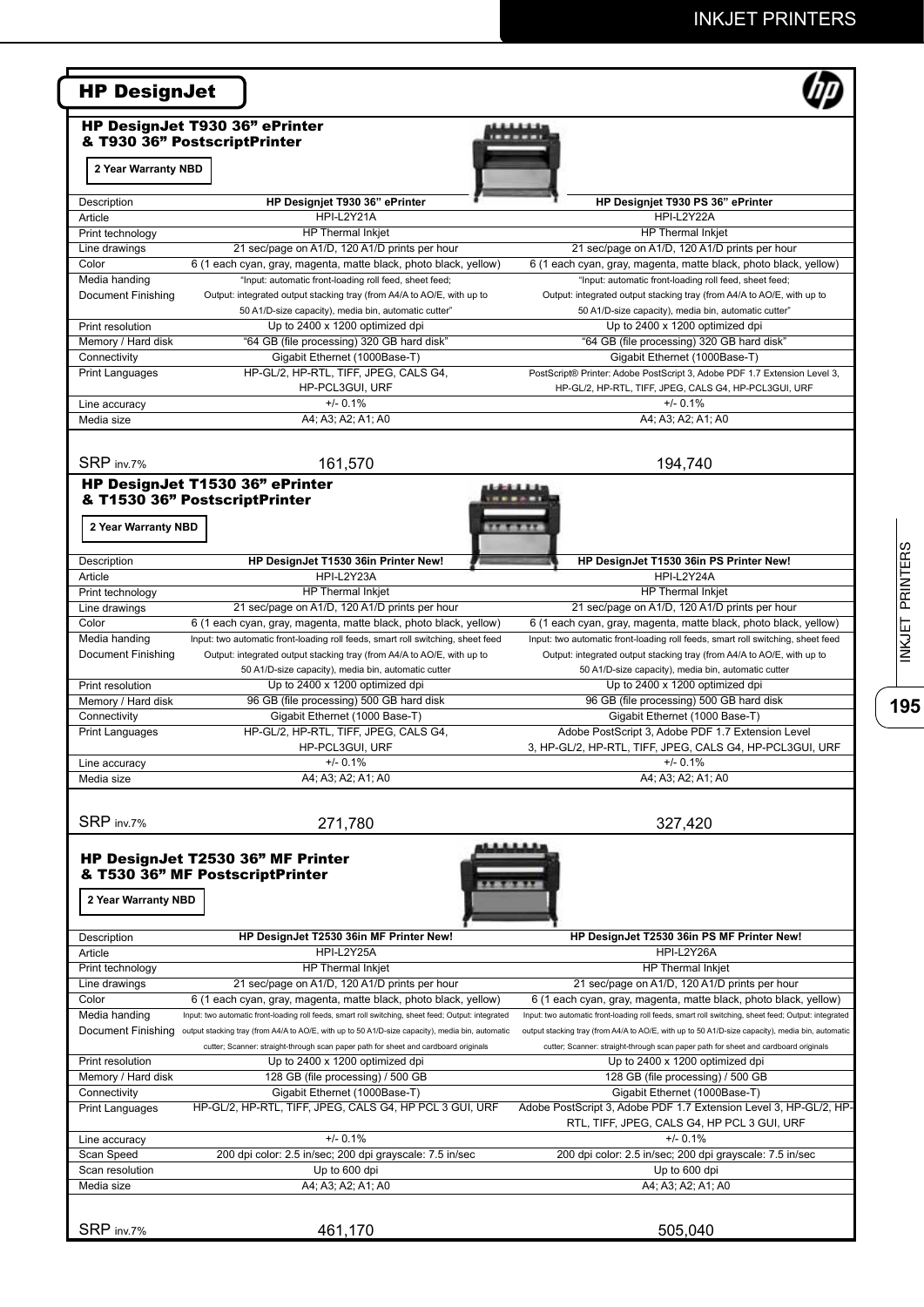| <b>HP DesignJet</b>                                                           |                                                                                                                                                                               |
|-------------------------------------------------------------------------------|-------------------------------------------------------------------------------------------------------------------------------------------------------------------------------|
| HP DesignJet T7200 (42")<br><b>Production Printer</b>                         |                                                                                                                                                                               |
| 3 Year Warranty NBD                                                           |                                                                                                                                                                               |
| Description                                                                   | HP Designjet T7200 42-in Production Printer New!                                                                                                                              |
| Article                                                                       | HPQ-F2L46A                                                                                                                                                                    |
| Print technology<br>Line drawings                                             | <b>HP</b> Thermal Inkjet<br>15.5 sec/page on A1/D, 165 A1/D prints per hour                                                                                                   |
| Color                                                                         | 6 (cyan, magenta, yellow, matte black, gray, dark gray)                                                                                                                       |
| Media handing<br>Document Finishing                                           | Two roll feeds (upgradeable to three), automatic roll switching, rolls up<br>to 200 m (650 ft) each, automatic cutter, media bin                                              |
| Print resolution                                                              | Up to 2400 x 1200 optimized dpi                                                                                                                                               |
| Memory / Hard disk                                                            | 64 GB (virtual), 320 GB hard disk                                                                                                                                             |
| Connectivity<br><b>Print Languages</b>                                        | Gigabit Ethernet (1000 Base-T)<br>HP-GL/2, HP-RTL, CALS G4                                                                                                                    |
|                                                                               |                                                                                                                                                                               |
| Line accuracy                                                                 | $+/- 0.1%$                                                                                                                                                                    |
| Media size                                                                    | A4; A3; A2; A1; A0                                                                                                                                                            |
| SRP inv.7%                                                                    | 528,580                                                                                                                                                                       |
| <b>HP DesignJet T1300</b>                                                     |                                                                                                                                                                               |
| 44" Postscript e-Printer                                                      |                                                                                                                                                                               |
| 3 Year Warranty NBD                                                           |                                                                                                                                                                               |
| Description                                                                   | HP Designjet T1300 44-in PS E-PRINTER                                                                                                                                         |
| Article                                                                       | HPQ-CR652A                                                                                                                                                                    |
| Print technology                                                              | <b>HP</b> Thermal Inkjet<br>28 sec/page on A1/D, 103 A1/D prints per hour                                                                                                     |
| Line drawings<br>Color                                                        | 6 (1 each cyan, magenta, yellow, matte black, photo black, gray)                                                                                                              |
| Media handing / Document Finishing                                            | Sheet feed, two automatic roll feeds, automatic roll-switching, automatic cutter                                                                                              |
| Print resolution                                                              | Up to 2400 x 1200 optimized dpi                                                                                                                                               |
| Memory / Hard disk<br>Connectivity                                            | 32 GB (virtual), 160 GB hard disk<br>Gigabit Ethernet (1000Base-T), Hi-Speed USB 2.0 certified, EIO Jetdirect accessory slot                                                  |
| <b>Print Languages</b>                                                        | Adobe® PostScript® 3™, Adobe PDF 1.7, HP-GL/2, TIFF, JPEG, CALS G4, HP PCL 3 GUI                                                                                              |
| Line accuracy                                                                 | $+/- 0.1%$                                                                                                                                                                    |
| Media size                                                                    | A4; A3; A2; A1; A0                                                                                                                                                            |
| SRP inv.7%                                                                    |                                                                                                                                                                               |
|                                                                               | 328,490                                                                                                                                                                       |
| <b>HP DesignJet T1200</b><br><b>HD-MFP 42" Printer</b><br>3 Year Warranty NBD |                                                                                                                                                                               |
| Description                                                                   | HP DESIGNJET T1200 HD-MFP 42" in Printer                                                                                                                                      |
| Article<br>Print technology                                                   | HPQ-CQ653C<br><b>HP Thermal Inkjet</b>                                                                                                                                        |
| Line drawings                                                                 | 28 sec/page, 103 A1 prints per hour                                                                                                                                           |
| Color                                                                         | 6 (1 each cyan, gray, magenta, matte black, photo black, yellow)                                                                                                              |
| Media handing / Document Finishing                                            | Printer: sheet feed, two automatic roll feeds, automatic roll-switching, automatic cutter;<br>scanner: straight-through scan paper path for sheet and cardboard originals     |
| Print resolution<br>Memory / Hard disk                                        | Up to 2400 x 1200 optimised dpi<br>32 GB (virtual); scanner: 1 GB                                                                                                             |
| Connectivity                                                                  | : Gigabit Ethernet (1000Base-T), Hi-Speed USB 2.0, EIO Jetdirect accessory slot; scanner: Gigabit Ethernet (1000Base-T),<br>Hi-Speed USB 2.0, FireWire (IEEE-1394a compliant) |
| <b>Print Languages</b>                                                        | Adobe PostScript® 3, Adobe PDF 1.7, TIFF, JPEG, HP-GL/2, HP-RTL, CALS G4, HP PCL 3 GUI                                                                                        |
| Line accuracy                                                                 | $+/- 0.1%$                                                                                                                                                                    |
| Scan Speed                                                                    | Colour (200 dpi/400 dpi Turbo): up to 5.1 cm/sec; Black and white (200 dpi/400 dpi Turbo): up to 15.2 cm/sec                                                                  |
| Scan resolution<br>Media size                                                 | Up to 600 dpi<br>A4; A3; A2; A1; A0                                                                                                                                           |
|                                                                               |                                                                                                                                                                               |
| SRP inv.7%                                                                    | 1,056,090                                                                                                                                                                     |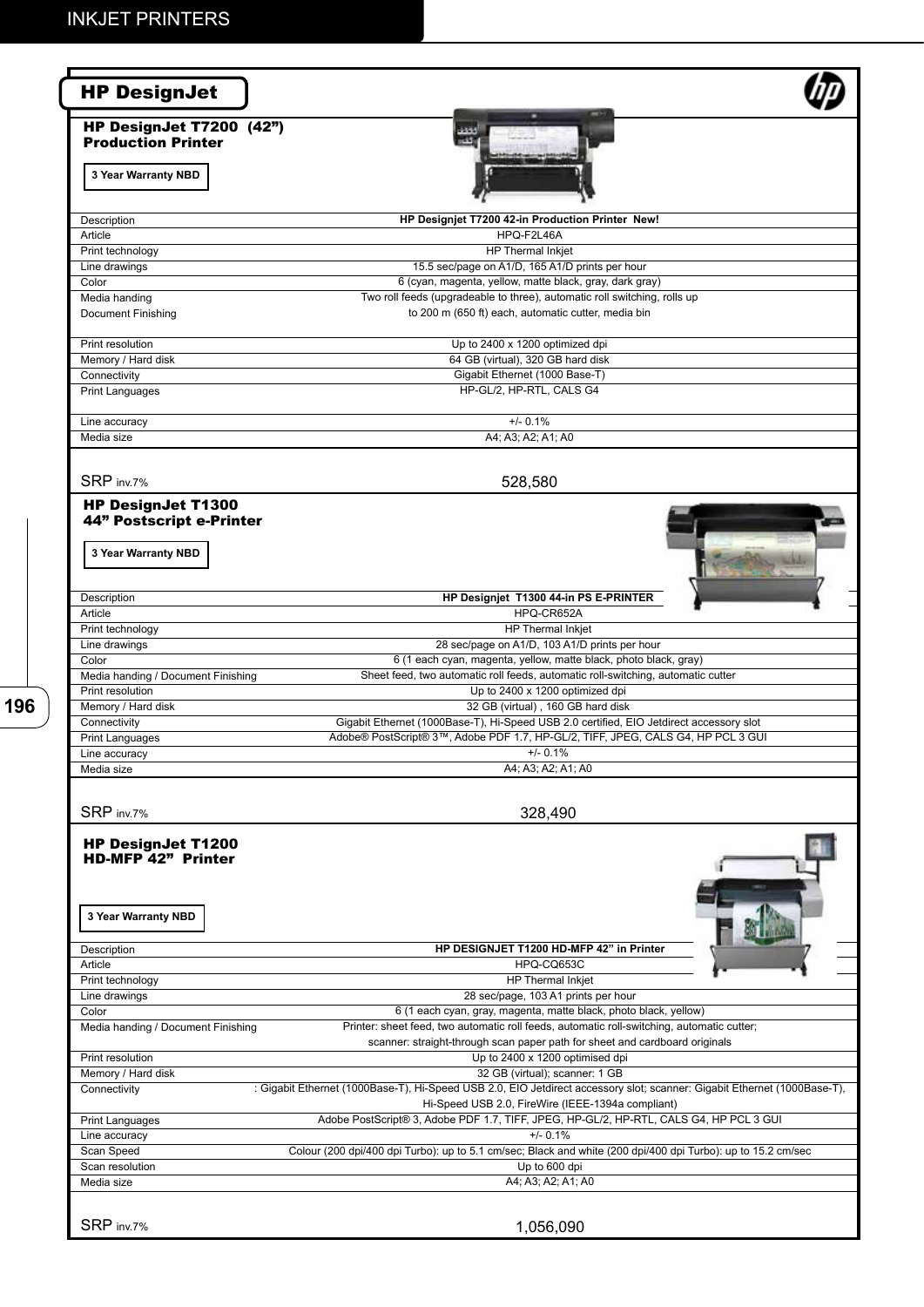|                                                                                                                                                                                                                            | HP DesignJet Z2100 44" Printer                                                                                            |                                                                                            |
|----------------------------------------------------------------------------------------------------------------------------------------------------------------------------------------------------------------------------|---------------------------------------------------------------------------------------------------------------------------|--------------------------------------------------------------------------------------------|
| 3 Year Warranty NBD                                                                                                                                                                                                        |                                                                                                                           |                                                                                            |
| Description                                                                                                                                                                                                                | HP Designjet Z2100 44in Printer                                                                                           |                                                                                            |
| Article                                                                                                                                                                                                                    | <b>HPQ-Q6677D</b>                                                                                                         |                                                                                            |
| Print technology                                                                                                                                                                                                           | <b>HP</b> Thermal Inkjet                                                                                                  |                                                                                            |
| Line drawings                                                                                                                                                                                                              | 2.0 mpp on D/A1 or up to 150 ft <sup>2</sup> /hr (color image on coated paper)                                            |                                                                                            |
| Color                                                                                                                                                                                                                      | 8 (1 each cyan, magenta, yellow, light cyan, light gray,                                                                  |                                                                                            |
|                                                                                                                                                                                                                            | light magenta, matte black, photo black)                                                                                  |                                                                                            |
| Media handing                                                                                                                                                                                                              | Sheet feed, roll feed, automatic cutter                                                                                   |                                                                                            |
| / Document Finishing                                                                                                                                                                                                       | (cuts all media except canvas)                                                                                            |                                                                                            |
| Print resolution<br>Memory / Hard disk                                                                                                                                                                                     | Up to 2400 x 1200 optimized dpi<br>128 MB Standard memory, 40 GB hard disk                                                |                                                                                            |
| Connectivity                                                                                                                                                                                                               | Fast Ethernet (100Base-T), Hi-Speed USB 2.0 certified,                                                                    |                                                                                            |
|                                                                                                                                                                                                                            | EIO Jetdirect accessory slot                                                                                              |                                                                                            |
| <b>Print Languages</b>                                                                                                                                                                                                     | HP PCL 3 GUI                                                                                                              |                                                                                            |
| Line accuracy                                                                                                                                                                                                              | $+/- 0.2 %$                                                                                                               |                                                                                            |
| Media size                                                                                                                                                                                                                 | A4; A3; A2; A1; A0                                                                                                        |                                                                                            |
|                                                                                                                                                                                                                            |                                                                                                                           |                                                                                            |
| SRP inv.7%                                                                                                                                                                                                                 | 289,970                                                                                                                   |                                                                                            |
| <b>Pro Scanner 44 inch</b><br>3 Year Warranty NBD                                                                                                                                                                          |                                                                                                                           |                                                                                            |
| P/N                                                                                                                                                                                                                        | HPQ-G6H50B                                                                                                                |                                                                                            |
| Scanner type                                                                                                                                                                                                               | CIS scanning technology                                                                                                   |                                                                                            |
| Linear scan speed                                                                                                                                                                                                          | Up to 15 cm/sec (color, 200 dpi); up to 33 cm/sec (grayscale, 200 dpi)                                                    |                                                                                            |
| Scan resolution                                                                                                                                                                                                            | 1200 dpi                                                                                                                  |                                                                                            |
| Memory / Hand disk                                                                                                                                                                                                         | 4 GB / HDD 500 GB                                                                                                         |                                                                                            |
| Connectivity                                                                                                                                                                                                               | Dual Gigabit Ethernet (1000Base-T); Hi-Speed USB 3.0 certified                                                            |                                                                                            |
|                                                                                                                                                                                                                            |                                                                                                                           |                                                                                            |
|                                                                                                                                                                                                                            |                                                                                                                           | PDF, TIFF, JPEG, JPEG2000, DWF, multi-page PDF generation                                  |
|                                                                                                                                                                                                                            | File, email, USB, HDD, network folder, FTP, print                                                                         |                                                                                            |
|                                                                                                                                                                                                                            | 15.6-inch (396-mm) large touchscreen to preview and enhance images<br>Up to 1168 mm (46 in) wide, Up to 2 mm (0.08 in)    |                                                                                            |
| Scan file format<br>Scan to<br>User Interface<br>Media size<br>SRP inv.7%                                                                                                                                                  | 447,260                                                                                                                   |                                                                                            |
| 1 Year Warranty NBD                                                                                                                                                                                                        | HP DesignJet Z3200 PS 24" & 44"                                                                                           |                                                                                            |
|                                                                                                                                                                                                                            | HP Designjet Z3200ps 24-in Photo Printer                                                                                  | HP Designiet Z3200ps 44-in Photo Printer                                                   |
|                                                                                                                                                                                                                            | <b>HPQ-Q6720B</b>                                                                                                         | <b>HPQ-Q6721B</b>                                                                          |
|                                                                                                                                                                                                                            | HP Thermal Inkjet                                                                                                         | HP Thermal Inkjet                                                                          |
|                                                                                                                                                                                                                            | "2 min/page on A1/D or up to 17 m2                                                                                        | "2 min/page on A1/D or up to 17 m2<br>/hr (182.9 ft2 /hr) on coated media"                 |
|                                                                                                                                                                                                                            | /hr (182.9 ft2 /hr) on coated media"<br>2.0 mpp on D/A1 or up to 182.93 ft <sup>2</sup> /hr (color image on coated paper) | 2.0 mpp on D/A1 or up to 182.93 ft <sup>2</sup> /hr (color image on coated paper)          |
|                                                                                                                                                                                                                            | 12 (1 each light cyan, magenta, light magenta, yellow, red, green, blue,                                                  | 12 (1 each light cyan, magenta, light magenta, yellow, red, green, blue,                   |
|                                                                                                                                                                                                                            | light gray, gray, photo black, matte black, gloss enhancer)                                                               | light gray, gray, photo black, matte black, gloss enhancer)                                |
|                                                                                                                                                                                                                            | Sheet feed, roll feed, media bin13, automatic cutter                                                                      | Sheet feed, roll feed, media bin13, automatic cutter                                       |
|                                                                                                                                                                                                                            | (cuts all media except canvas)                                                                                            | (cuts all media except canvas)                                                             |
|                                                                                                                                                                                                                            | Up to 2400 x 1200 optimized dpi                                                                                           | Up to 2400 x 1200 optimized dpi                                                            |
|                                                                                                                                                                                                                            | 256 MB / 80 GB                                                                                                            | 256 MB / 80 GB                                                                             |
| <b>Photo Printer</b><br>Description<br>Article<br>Print technology<br>Line drawings<br>Speed Line drawing<br>Color<br>Media handing<br><b>Document Finishing</b><br>Print resolution<br>Memory / Hard disk<br>Connectivity | Gigabit Ethernet (1000Base-T), Hi-Speed USB 2.0 certified,                                                                |                                                                                            |
|                                                                                                                                                                                                                            | EIO Jetdirect accessory slot                                                                                              | Gigabit Ethernet (1000Base-T), Hi-Speed USB 2.0 certified,<br>EIO Jetdirect accessory slot |
| <b>Print Languages</b>                                                                                                                                                                                                     | Adobe® PostScript® 3TM, Adobe® PDF 1.6, TIFF, JPEG, HP PCL 3 GUI                                                          | Adobe® PostScript® 3TM, Adobe® PDF 1.6, TIFF, JPEG, HP PCL 3 GUI                           |
| Line accuracy<br>Media size                                                                                                                                                                                                | $+/- 0.2%$<br>A4, A3, A2, A1                                                                                              | $+/- 0.2%$<br>A4, A3, A2, A1, A0                                                           |

 $\overline{197}$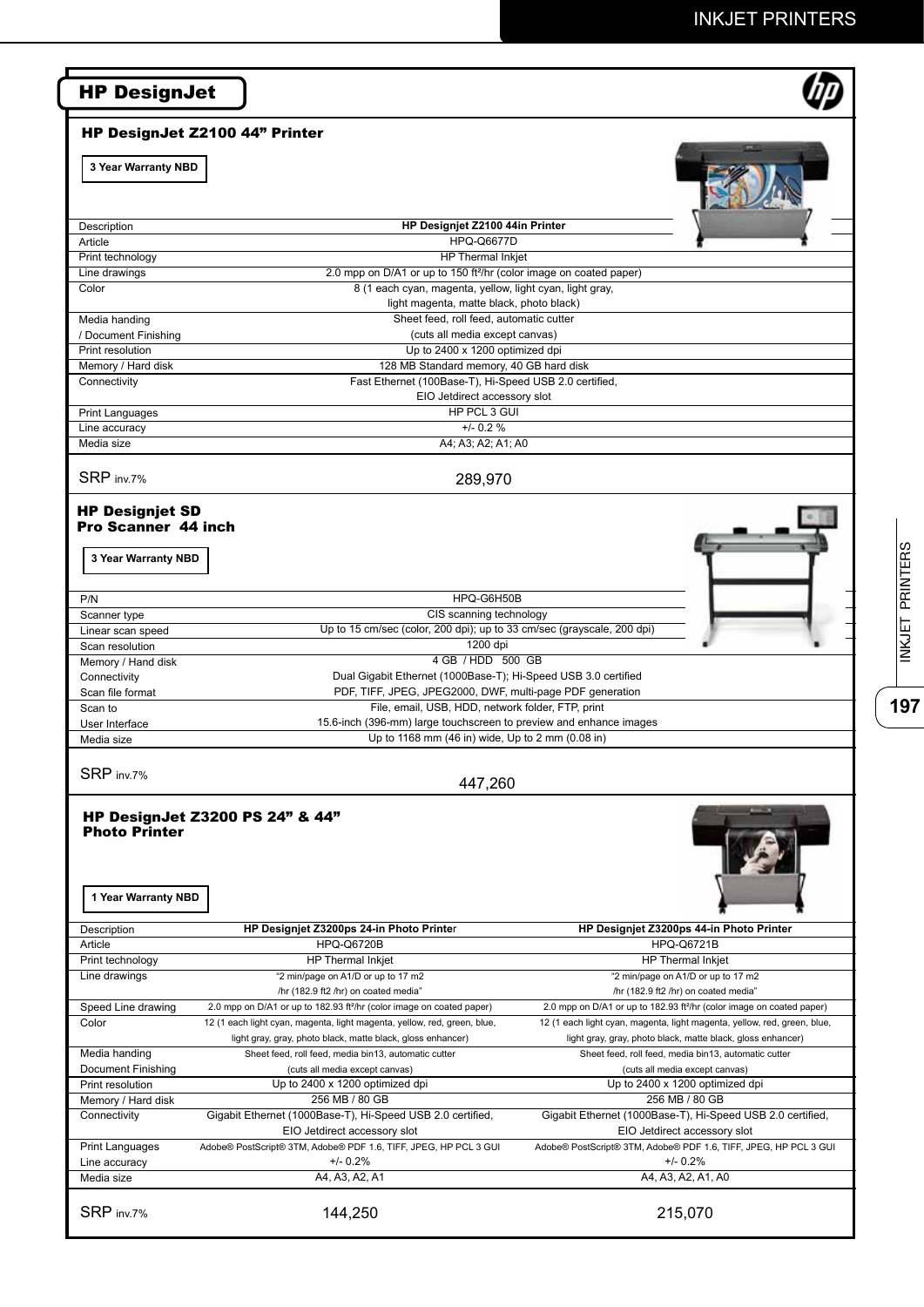| <b>HP DesignJet</b>                                                                                                                                                                                                                                               |                                                                                                                              |                                                                                    |
|-------------------------------------------------------------------------------------------------------------------------------------------------------------------------------------------------------------------------------------------------------------------|------------------------------------------------------------------------------------------------------------------------------|------------------------------------------------------------------------------------|
| HP DesignJet Z6200 42"<br><b>Photo Printer</b>                                                                                                                                                                                                                    |                                                                                                                              |                                                                                    |
| 3 Year Warranty NBD                                                                                                                                                                                                                                               |                                                                                                                              |                                                                                    |
| Description                                                                                                                                                                                                                                                       | HP Designjet Z6200 42"                                                                                                       |                                                                                    |
| Article                                                                                                                                                                                                                                                           | HPQ-CQ109A                                                                                                                   |                                                                                    |
| Print technology                                                                                                                                                                                                                                                  | HP Thermal Inkjet<br>17 sec/page on A1/D                                                                                     |                                                                                    |
| Line drawings<br>Speed Line drawing                                                                                                                                                                                                                               | 140 m <sup>2</sup> /hr (1500 ft <sup>2</sup> /hr)                                                                            |                                                                                    |
| Color                                                                                                                                                                                                                                                             | 8 (1 each chromatic red, magenta, matte black, photo black, yellow, light cyan, light gray, light magenta)                   |                                                                                    |
| Media handing                                                                                                                                                                                                                                                     | Roll feed, automatic cutter, media bin                                                                                       |                                                                                    |
| Document Finishing                                                                                                                                                                                                                                                |                                                                                                                              |                                                                                    |
| Print resolution                                                                                                                                                                                                                                                  | Up to 2400 x 1200 optimized dpi                                                                                              |                                                                                    |
| Memory / Hard disk                                                                                                                                                                                                                                                | 32 GB (virtual), 160 GB hard disk<br>Gigabit Ethernet (1000Base-T), Hi-Speed USB 2.0 certified, EIO Jetdirect accessory slot |                                                                                    |
| Connectivity<br><b>Print Languages</b>                                                                                                                                                                                                                            | HP-GL/2, HP-RTL, CALS G4                                                                                                     |                                                                                    |
| Line accuracy                                                                                                                                                                                                                                                     | $+/-0.1%$                                                                                                                    |                                                                                    |
| Media size                                                                                                                                                                                                                                                        | 11 to 42-in rolls                                                                                                            |                                                                                    |
|                                                                                                                                                                                                                                                                   |                                                                                                                              |                                                                                    |
| SRP inv.7%                                                                                                                                                                                                                                                        | 578,870                                                                                                                      |                                                                                    |
|                                                                                                                                                                                                                                                                   |                                                                                                                              |                                                                                    |
| HP DesignJet Z6800 60"                                                                                                                                                                                                                                            |                                                                                                                              |                                                                                    |
| <b>Photo Printer</b>                                                                                                                                                                                                                                              |                                                                                                                              |                                                                                    |
|                                                                                                                                                                                                                                                                   |                                                                                                                              |                                                                                    |
| 3 Year Warranty NBD                                                                                                                                                                                                                                               |                                                                                                                              |                                                                                    |
|                                                                                                                                                                                                                                                                   |                                                                                                                              |                                                                                    |
| Description                                                                                                                                                                                                                                                       | HP Designjet Z6800 60" Photo Printer<br>HPQ-F2S72A                                                                           |                                                                                    |
| Article<br>Print technology                                                                                                                                                                                                                                       | HP Thermal Inkjet                                                                                                            |                                                                                    |
| Line drawings                                                                                                                                                                                                                                                     | 2.1 min/page on A1/D or up to 19.7 m <sup>2</sup> /hr (212 ft <sup>2</sup> /hr) on glossy media                              |                                                                                    |
| Speed Line drawing                                                                                                                                                                                                                                                | 140 m <sup>2</sup> /hr (1500 ft <sup>2</sup> /hr) on plain media                                                             |                                                                                    |
| Color                                                                                                                                                                                                                                                             | 8 (1 each chromatic red, magenta, matte black, photo black, yellow, light cyan, light gray, light magenta)                   |                                                                                    |
| Media handing                                                                                                                                                                                                                                                     | Roll feed, automatic cutter, take-up reel                                                                                    |                                                                                    |
| Document Finishing                                                                                                                                                                                                                                                |                                                                                                                              |                                                                                    |
| Print resolution                                                                                                                                                                                                                                                  | Up to 2400 x 1200 optimized dpi<br>64 GB (virtual), 320 GB hard disk                                                         |                                                                                    |
| Memory / Hard disk<br>Connectivity                                                                                                                                                                                                                                | Gigabit Ethernet (1000Base-T), EIO Jetdirect accessory slot                                                                  |                                                                                    |
| Print Languages                                                                                                                                                                                                                                                   | HP-GL/2, HP-RTL, CALS G4                                                                                                     |                                                                                    |
| Line accuracy                                                                                                                                                                                                                                                     | $+/- 0.1%$                                                                                                                   |                                                                                    |
| Media size                                                                                                                                                                                                                                                        | 11 to 60-in rolls                                                                                                            |                                                                                    |
|                                                                                                                                                                                                                                                                   |                                                                                                                              |                                                                                    |
| SRP inv.7%                                                                                                                                                                                                                                                        |                                                                                                                              |                                                                                    |
|                                                                                                                                                                                                                                                                   | 690,150                                                                                                                      |                                                                                    |
|                                                                                                                                                                                                                                                                   | <b>Canon Inkjet Printer : ImagePROGRAF series</b>                                                                            |                                                                                    |
|                                                                                                                                                                                                                                                                   |                                                                                                                              |                                                                                    |
|                                                                                                                                                                                                                                                                   |                                                                                                                              |                                                                                    |
| 1 Year Warranty                                                                                                                                                                                                                                                   |                                                                                                                              |                                                                                    |
| Onsite                                                                                                                                                                                                                                                            |                                                                                                                              |                                                                                    |
|                                                                                                                                                                                                                                                                   |                                                                                                                              |                                                                                    |
|                                                                                                                                                                                                                                                                   |                                                                                                                              |                                                                                    |
|                                                                                                                                                                                                                                                                   | ImagePROGRAF iPF510 A2 17"                                                                                                   | ImagePROGRAF iPF671E A1 24" $5$                                                    |
|                                                                                                                                                                                                                                                                   | iPF510                                                                                                                       | iPF671E                                                                            |
|                                                                                                                                                                                                                                                                   | Inkjet Technology                                                                                                            | Inkjet Technology                                                                  |
|                                                                                                                                                                                                                                                                   | 20 Sec/A2 (Fast Mode), 55 Sec/A2(Standard Mode),                                                                             | 56 Sec/ A1(Plain Paper, CAD, Fast Mode)                                            |
|                                                                                                                                                                                                                                                                   | 1.38 Min/A2 (Standard Mode)                                                                                                  |                                                                                    |
|                                                                                                                                                                                                                                                                   | 17"                                                                                                                          | 24"                                                                                |
|                                                                                                                                                                                                                                                                   | Roll Feed, Autometic Cutter, Cassette Paper                                                                                  | Roll Feed, Autometic Cutter                                                        |
|                                                                                                                                                                                                                                                                   | HP-GL/2, HP RTL, GARO                                                                                                        | HP-GL/2, HP RTL, GARO                                                              |
|                                                                                                                                                                                                                                                                   | A4 - A2                                                                                                                      | A4 - A1                                                                            |
|                                                                                                                                                                                                                                                                   | $AA - A2$                                                                                                                    | A4 - A1                                                                            |
|                                                                                                                                                                                                                                                                   | USB 2.0 Hi-Speed, Ethernet 10/100 Base-T/TX                                                                                  |                                                                                    |
|                                                                                                                                                                                                                                                                   | 192Mb<br>None                                                                                                                | 256 Mb<br>None                                                                     |
| P/N<br>Print Technology<br>Print Speed, Draft Quality<br>Media Width, Maximunm<br>Media Handling/Document Finishin<br>Print Languages Standard<br>Media Size Standard<br>Media Size Custom<br>Connectivity Standard,<br>Memory Standard,<br><b>Harddisk Drive</b> |                                                                                                                              | Canon<br>Delighting You Always<br>USB 2.0 Hi-Speed, Ethernet 10/100/1000 Base-T/TX |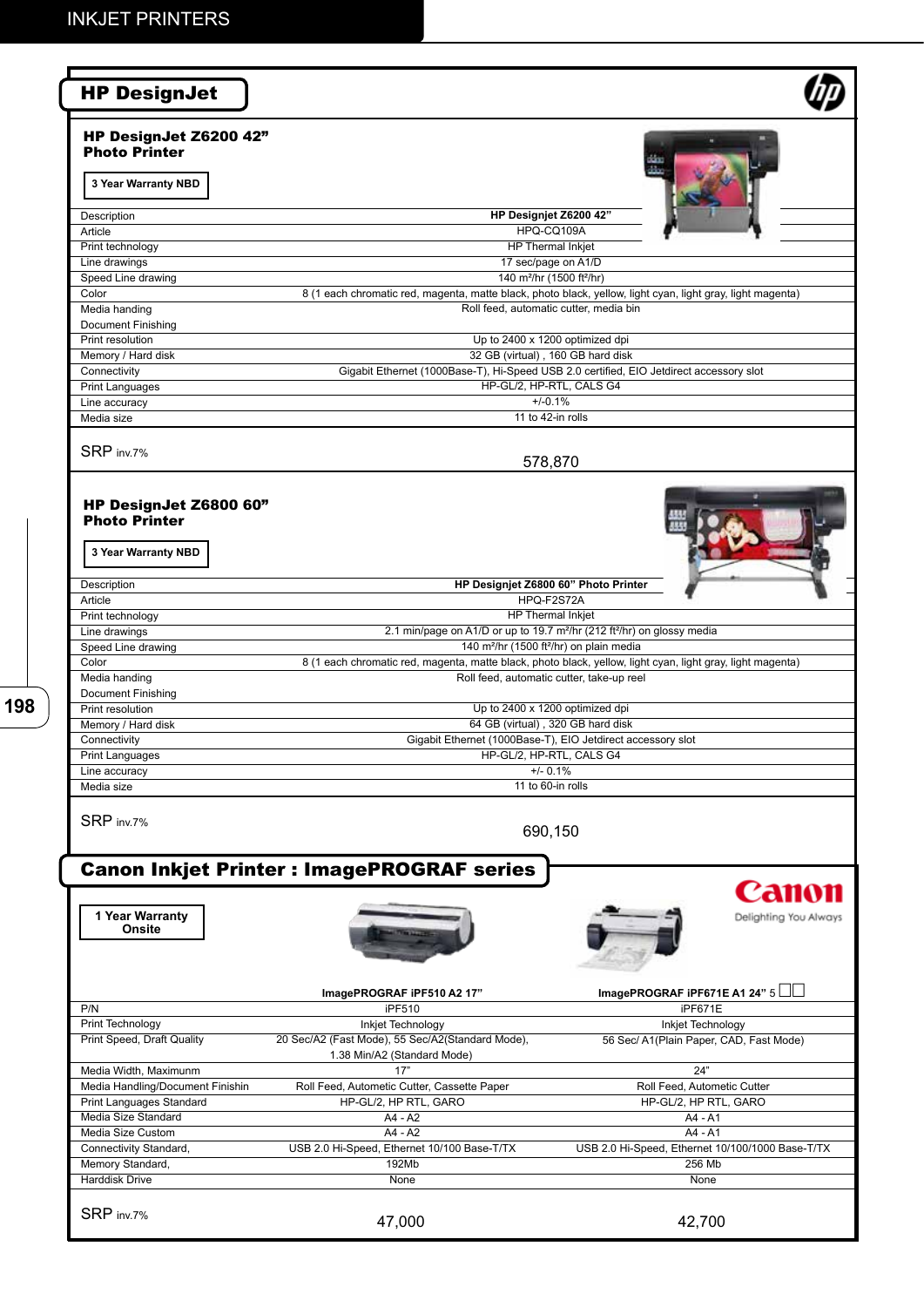|                                                                                                                                                                                                                 | <b>Canon Inkjet Printer : ImagePROGRAF series</b>       |                                                          |
|-----------------------------------------------------------------------------------------------------------------------------------------------------------------------------------------------------------------|---------------------------------------------------------|----------------------------------------------------------|
|                                                                                                                                                                                                                 |                                                         | Canon                                                    |
| 1 Year Warranty                                                                                                                                                                                                 |                                                         | Delighting You Always                                    |
| Onsite                                                                                                                                                                                                          |                                                         |                                                          |
|                                                                                                                                                                                                                 |                                                         |                                                          |
|                                                                                                                                                                                                                 |                                                         |                                                          |
|                                                                                                                                                                                                                 |                                                         |                                                          |
| P/N                                                                                                                                                                                                             | ImagePROGRAF iPF671 A0 24"<br>iPF671                    |                                                          |
| Print Technology                                                                                                                                                                                                | Inkjet Technology                                       |                                                          |
| <b>Print Speed, Draft Quality</b>                                                                                                                                                                               | 28 Sec/ A1(Plain Paper, CAD, Fast Mode),                |                                                          |
|                                                                                                                                                                                                                 | 42 Sec/A1 (Plain Paper, CAD, Standard Mode)             |                                                          |
| Media Width, Maximunm                                                                                                                                                                                           | 24"                                                     |                                                          |
| Media Handling/Document Finishin                                                                                                                                                                                | Roll Feed, Autometic Cutter, Basket                     |                                                          |
| Print Languages Standard                                                                                                                                                                                        | HP-GL/2, HP RTL, GARO                                   |                                                          |
| Media Size Standard                                                                                                                                                                                             | $A4 - A1$                                               |                                                          |
| Media Size Custom                                                                                                                                                                                               | $AA - A1$                                               |                                                          |
| Connectivity Standard,                                                                                                                                                                                          | USB 2.0 Hi-Speed, Ethernet 10/100/1000 Base-T/TX        |                                                          |
| Memory Standard,                                                                                                                                                                                                | 256 Mb                                                  |                                                          |
| <b>Harddisk Drive</b>                                                                                                                                                                                           | None                                                    |                                                          |
|                                                                                                                                                                                                                 |                                                         |                                                          |
| SRP inv.7%                                                                                                                                                                                                      | 80,790                                                  |                                                          |
|                                                                                                                                                                                                                 |                                                         |                                                          |
|                                                                                                                                                                                                                 |                                                         |                                                          |
|                                                                                                                                                                                                                 |                                                         |                                                          |
|                                                                                                                                                                                                                 |                                                         | <b>ImagePROGRAF</b>                                      |
|                                                                                                                                                                                                                 |                                                         |                                                          |
|                                                                                                                                                                                                                 |                                                         | iPF6410SE + Stand                                        |
| 1 Year Warranty                                                                                                                                                                                                 |                                                         | h-Cable 1.8M                                             |
| <b>Onsite</b>                                                                                                                                                                                                   |                                                         |                                                          |
|                                                                                                                                                                                                                 | ImagePROGRAF iPF771                                     | ImagePROGRAF iPF6410SE                                   |
| P/N                                                                                                                                                                                                             | iPF771                                                  | iPF6410SE                                                |
| Print Technology                                                                                                                                                                                                | Inkjet Technology                                       | Inkjet Technology                                        |
| <b>Print Speed, Draft Quality</b>                                                                                                                                                                               | 48 Sec/ A0 (Plain Paper, CAD, Fast Mode), 1.15 Min/A0   | 34 Sec/ A1 (Plain Paper, Photo, Fast Mode), 1.45 Min/ A1 |
|                                                                                                                                                                                                                 | (Plain Paper, CAD, Standard Mode)                       | (Plain Paper, Photo, Standard Mode)                      |
| Media Width, Maximunm                                                                                                                                                                                           | 36"                                                     | 24"                                                      |
| Media Handling/Document Finishin                                                                                                                                                                                | Roll Feed, Autometic Cutter, Basket                     | Roll Feed, Autometic Cutter, Basket                      |
| Print Languages Standard                                                                                                                                                                                        | HP-GL/2, HP RTL, GARO                                   | GARO                                                     |
| Media Size Standard                                                                                                                                                                                             | A4 - A0                                                 | A4 - A1                                                  |
| Media Size Custom                                                                                                                                                                                               | A4 - A0                                                 | A4 - A1                                                  |
| Connectivity Standard,                                                                                                                                                                                          | USB 2.0 Hi-Speed, Ethernet 10/100/1000 Base-T/TX        | USB 2.0 Hi-Speed, Ethernet 10/100 Base-T/TX              |
| Memory Standard,                                                                                                                                                                                                | 256 Mb                                                  | 256 Mb                                                   |
| Harddisk Drive                                                                                                                                                                                                  | None                                                    | None                                                     |
|                                                                                                                                                                                                                 |                                                         |                                                          |
| SRP inv.7%                                                                                                                                                                                                      | 98,000                                                  | 107,000                                                  |
|                                                                                                                                                                                                                 |                                                         |                                                          |
|                                                                                                                                                                                                                 |                                                         |                                                          |
|                                                                                                                                                                                                                 |                                                         | 1 Year Warranty<br>Onsite                                |
|                                                                                                                                                                                                                 |                                                         |                                                          |
|                                                                                                                                                                                                                 |                                                         |                                                          |
|                                                                                                                                                                                                                 |                                                         |                                                          |
|                                                                                                                                                                                                                 |                                                         |                                                          |
|                                                                                                                                                                                                                 | ImagePROGRAF iPF8410SE                                  | ImagePROGRAF PRO520 A1 24" 12                            |
| P/N                                                                                                                                                                                                             | iPF8410SE                                               | <b>PRO520</b>                                            |
| Print Technology                                                                                                                                                                                                | Inkjet Technology                                       | Inkjet Technology                                        |
| Print Speed, Draft Quality                                                                                                                                                                                      | 56 Sec/ A0 (Plain Paper, Photo, Fast Mode), 3.5 Min/ A0 | 0.58 Min/ A1 (Plain Paper, Photo, Fast Mode),            |
|                                                                                                                                                                                                                 | (Plain Paper, Photo, Standard Mode)                     | 1.37 Min/ A1 (Coated Paper, Photo, Standard Mode)        |
|                                                                                                                                                                                                                 |                                                         |                                                          |
|                                                                                                                                                                                                                 | 44"                                                     | 24"                                                      |
|                                                                                                                                                                                                                 | Roll Feed, Autometic Cutter, Basket                     | Roll Feed, Autometic Cutter, Basket                      |
|                                                                                                                                                                                                                 | <b>GARO</b>                                             | <b>GARO</b>                                              |
|                                                                                                                                                                                                                 | A4 - B0                                                 | A4 - A1                                                  |
|                                                                                                                                                                                                                 | A4 - B0                                                 | A4 - A1                                                  |
|                                                                                                                                                                                                                 | USB 2.0 Hi-Speed, Ethernet 10/100 Base-T/TX             | USB 2.0 Hi-Speed, Ethernet 10/100/1000 Base-T/TX         |
|                                                                                                                                                                                                                 | 256 Mb                                                  | 3 GB                                                     |
|                                                                                                                                                                                                                 | None                                                    | 320 GB                                                   |
|                                                                                                                                                                                                                 |                                                         |                                                          |
| Media Width, Maximunm<br>Media Handling/Document Finishin<br>Print Languages Standard<br>Media Size Standard<br>Media Size Custom<br>Connectivity Standard,<br>Memory Standard,<br>Harddisk Drive<br>SRP inv.7% | 158,360                                                 | 184,040                                                  |

INKJET PRINTERS **199**INKJET PRINTERS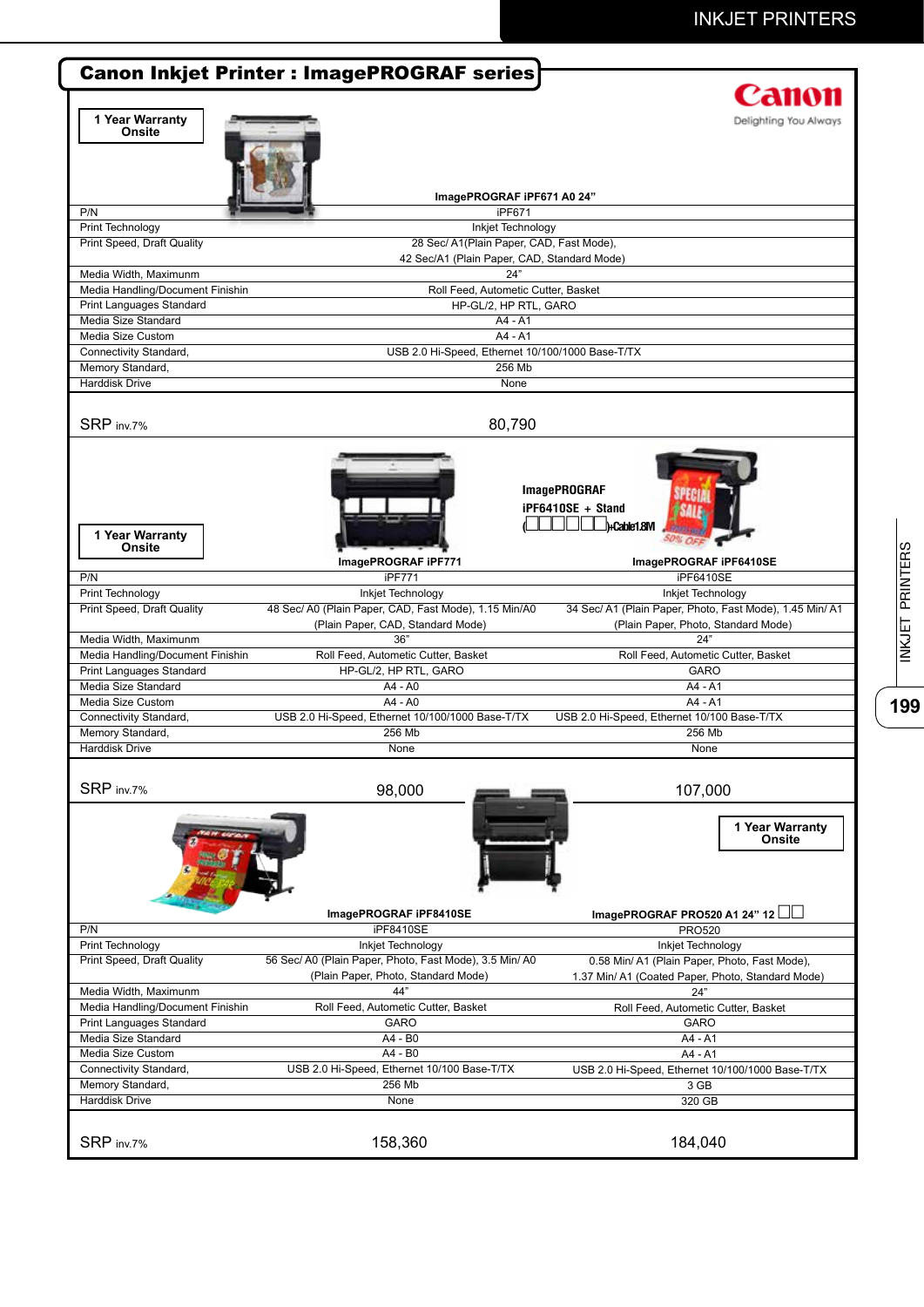| <b>A4 / REFILL TANK</b><br><b>SYSTEM</b><br>1 Year Warranty<br>Carryin<br>Model<br><b>DCP-T300</b><br><b>DCP-T500W</b><br><b>DCP-T700W</b><br>Part no.<br>BTH-DCP-T300<br>BTH-DCP-T500W<br>BTH-DCP-T700W<br>Print<br>Resolution:<br>1200 x 6000 dpi<br>1200 x 6000 dpi<br>1200 x 6000 dpi<br>Print Speed (A4):<br>10/27 ppm (Color/Mono)<br>10/27 ppm (Color/Mono)<br>10/27 ppm (Color/Mono)<br><b>Auto Duplex Print</b><br><b>No</b><br>No<br>No<br>Memory Capacity (Std/Max):<br>64MB<br>64MB<br>64MB<br>Copy<br>Resolution:<br>1,200 x 2,400 dpi<br>1,200 x 2,400 dpi<br>1,200 x 2,400 dpi<br>Copy Speed (A4):<br>N/A<br>N/A<br>N/A<br>Reduction/Enlargement:<br>25% - 400% in 1% increments<br>25% - 400% in 1% increments<br>25% - 400% in 1% increments<br>Scan<br>Color/ Mono:<br>Yes<br>Yes<br>Yes<br>Resolution-Optical: From Glass<br>1,200 x 2400 dpi<br>1,200 x 2400 dpi<br>1,200 x 2400 dpi<br>Bit Depth:<br>24-bit colour CIS<br>24-bit colour CIS<br>24-bit colour CIS<br>Fax<br>Modem Speed:<br>N/A<br>N/A<br>N/A<br><b>Transmission Speed:</b><br>N/A<br>N/A<br>N/A<br>Page Memory (Max.):<br>N/A<br>N/A<br>N/A<br><b>Paper Handing</b><br>Paper Tray:<br>100-sheet<br>100-sheet<br>100-sheet<br>Multi-Purpose Tray:<br>N/A<br>N/A<br>N/A<br>Output capacity:<br>50-sheet<br>50-sheet<br>50-sheet<br>Connectivity<br>Standard:<br>Hi-speed USB 2.0<br>Hi-speed USB 2.0<br>Hi-speed USB 2.0<br><b>NA</b><br>Wireless<br>Wireless<br>Network:<br>4,990<br>5,790<br>6,790<br>SRP inv.7%<br><b>A4 / REFILL TANK</b><br><b>SYSTEM</b><br>1 Year Warranty<br>Carryin<br>Model<br><b>MFC-T800W</b><br>Part no.<br>BTH-MFC-T800W<br><b>Print</b><br>Resolution:<br>1200 x 6000 dpi<br>Print Speed (A4):<br>10/27 ppm (Color/Mono)<br><b>Auto Duplex Print</b><br>No<br>Memory Capacity (Std/Max):<br>64MB<br>Copy<br>Resolution:<br>1,200 x 2,400 dpi<br>Copy Speed (A4):<br>Reduction/Enlargement:<br>25% - 400% in 1% increments<br>Scan<br>Color/ Mono:<br>Yes<br>Resolution-Optical:From Glass<br>1,200 x 2400 dpi<br>Bit Depth:<br>24-bit colour CIS<br>Fax<br>Modem Speed:<br>14,400bps<br><b>Transmission Speed:</b><br>Approx. 6sec.*<br>Page Memory (Max.):<br>up to 170 pages**<br><b>Paper Handing</b><br>Paper Tray:<br>100-sheet | <b>Brother Inkjet MFC</b> |  | at vour side |
|--------------------------------------------------------------------------------------------------------------------------------------------------------------------------------------------------------------------------------------------------------------------------------------------------------------------------------------------------------------------------------------------------------------------------------------------------------------------------------------------------------------------------------------------------------------------------------------------------------------------------------------------------------------------------------------------------------------------------------------------------------------------------------------------------------------------------------------------------------------------------------------------------------------------------------------------------------------------------------------------------------------------------------------------------------------------------------------------------------------------------------------------------------------------------------------------------------------------------------------------------------------------------------------------------------------------------------------------------------------------------------------------------------------------------------------------------------------------------------------------------------------------------------------------------------------------------------------------------------------------------------------------------------------------------------------------------------------------------------------------------------------------------------------------------------------------------------------------------------------------------------------------------------------------------------------------------------------------------------------------------------------------------------------------------------------------------------------------------------------------------------------------------------------------------------------------------------------------------------------------------------|---------------------------|--|--------------|
|                                                                                                                                                                                                                                                                                                                                                                                                                                                                                                                                                                                                                                                                                                                                                                                                                                                                                                                                                                                                                                                                                                                                                                                                                                                                                                                                                                                                                                                                                                                                                                                                                                                                                                                                                                                                                                                                                                                                                                                                                                                                                                                                                                                                                                                        |                           |  |              |
|                                                                                                                                                                                                                                                                                                                                                                                                                                                                                                                                                                                                                                                                                                                                                                                                                                                                                                                                                                                                                                                                                                                                                                                                                                                                                                                                                                                                                                                                                                                                                                                                                                                                                                                                                                                                                                                                                                                                                                                                                                                                                                                                                                                                                                                        |                           |  |              |
|                                                                                                                                                                                                                                                                                                                                                                                                                                                                                                                                                                                                                                                                                                                                                                                                                                                                                                                                                                                                                                                                                                                                                                                                                                                                                                                                                                                                                                                                                                                                                                                                                                                                                                                                                                                                                                                                                                                                                                                                                                                                                                                                                                                                                                                        |                           |  |              |
|                                                                                                                                                                                                                                                                                                                                                                                                                                                                                                                                                                                                                                                                                                                                                                                                                                                                                                                                                                                                                                                                                                                                                                                                                                                                                                                                                                                                                                                                                                                                                                                                                                                                                                                                                                                                                                                                                                                                                                                                                                                                                                                                                                                                                                                        |                           |  |              |
|                                                                                                                                                                                                                                                                                                                                                                                                                                                                                                                                                                                                                                                                                                                                                                                                                                                                                                                                                                                                                                                                                                                                                                                                                                                                                                                                                                                                                                                                                                                                                                                                                                                                                                                                                                                                                                                                                                                                                                                                                                                                                                                                                                                                                                                        |                           |  |              |
|                                                                                                                                                                                                                                                                                                                                                                                                                                                                                                                                                                                                                                                                                                                                                                                                                                                                                                                                                                                                                                                                                                                                                                                                                                                                                                                                                                                                                                                                                                                                                                                                                                                                                                                                                                                                                                                                                                                                                                                                                                                                                                                                                                                                                                                        |                           |  |              |
|                                                                                                                                                                                                                                                                                                                                                                                                                                                                                                                                                                                                                                                                                                                                                                                                                                                                                                                                                                                                                                                                                                                                                                                                                                                                                                                                                                                                                                                                                                                                                                                                                                                                                                                                                                                                                                                                                                                                                                                                                                                                                                                                                                                                                                                        |                           |  |              |
|                                                                                                                                                                                                                                                                                                                                                                                                                                                                                                                                                                                                                                                                                                                                                                                                                                                                                                                                                                                                                                                                                                                                                                                                                                                                                                                                                                                                                                                                                                                                                                                                                                                                                                                                                                                                                                                                                                                                                                                                                                                                                                                                                                                                                                                        |                           |  |              |
|                                                                                                                                                                                                                                                                                                                                                                                                                                                                                                                                                                                                                                                                                                                                                                                                                                                                                                                                                                                                                                                                                                                                                                                                                                                                                                                                                                                                                                                                                                                                                                                                                                                                                                                                                                                                                                                                                                                                                                                                                                                                                                                                                                                                                                                        |                           |  |              |
|                                                                                                                                                                                                                                                                                                                                                                                                                                                                                                                                                                                                                                                                                                                                                                                                                                                                                                                                                                                                                                                                                                                                                                                                                                                                                                                                                                                                                                                                                                                                                                                                                                                                                                                                                                                                                                                                                                                                                                                                                                                                                                                                                                                                                                                        |                           |  |              |
|                                                                                                                                                                                                                                                                                                                                                                                                                                                                                                                                                                                                                                                                                                                                                                                                                                                                                                                                                                                                                                                                                                                                                                                                                                                                                                                                                                                                                                                                                                                                                                                                                                                                                                                                                                                                                                                                                                                                                                                                                                                                                                                                                                                                                                                        |                           |  |              |
|                                                                                                                                                                                                                                                                                                                                                                                                                                                                                                                                                                                                                                                                                                                                                                                                                                                                                                                                                                                                                                                                                                                                                                                                                                                                                                                                                                                                                                                                                                                                                                                                                                                                                                                                                                                                                                                                                                                                                                                                                                                                                                                                                                                                                                                        |                           |  |              |
|                                                                                                                                                                                                                                                                                                                                                                                                                                                                                                                                                                                                                                                                                                                                                                                                                                                                                                                                                                                                                                                                                                                                                                                                                                                                                                                                                                                                                                                                                                                                                                                                                                                                                                                                                                                                                                                                                                                                                                                                                                                                                                                                                                                                                                                        |                           |  |              |
|                                                                                                                                                                                                                                                                                                                                                                                                                                                                                                                                                                                                                                                                                                                                                                                                                                                                                                                                                                                                                                                                                                                                                                                                                                                                                                                                                                                                                                                                                                                                                                                                                                                                                                                                                                                                                                                                                                                                                                                                                                                                                                                                                                                                                                                        |                           |  |              |
|                                                                                                                                                                                                                                                                                                                                                                                                                                                                                                                                                                                                                                                                                                                                                                                                                                                                                                                                                                                                                                                                                                                                                                                                                                                                                                                                                                                                                                                                                                                                                                                                                                                                                                                                                                                                                                                                                                                                                                                                                                                                                                                                                                                                                                                        |                           |  |              |
|                                                                                                                                                                                                                                                                                                                                                                                                                                                                                                                                                                                                                                                                                                                                                                                                                                                                                                                                                                                                                                                                                                                                                                                                                                                                                                                                                                                                                                                                                                                                                                                                                                                                                                                                                                                                                                                                                                                                                                                                                                                                                                                                                                                                                                                        |                           |  |              |
|                                                                                                                                                                                                                                                                                                                                                                                                                                                                                                                                                                                                                                                                                                                                                                                                                                                                                                                                                                                                                                                                                                                                                                                                                                                                                                                                                                                                                                                                                                                                                                                                                                                                                                                                                                                                                                                                                                                                                                                                                                                                                                                                                                                                                                                        |                           |  |              |
|                                                                                                                                                                                                                                                                                                                                                                                                                                                                                                                                                                                                                                                                                                                                                                                                                                                                                                                                                                                                                                                                                                                                                                                                                                                                                                                                                                                                                                                                                                                                                                                                                                                                                                                                                                                                                                                                                                                                                                                                                                                                                                                                                                                                                                                        |                           |  |              |
|                                                                                                                                                                                                                                                                                                                                                                                                                                                                                                                                                                                                                                                                                                                                                                                                                                                                                                                                                                                                                                                                                                                                                                                                                                                                                                                                                                                                                                                                                                                                                                                                                                                                                                                                                                                                                                                                                                                                                                                                                                                                                                                                                                                                                                                        |                           |  |              |
|                                                                                                                                                                                                                                                                                                                                                                                                                                                                                                                                                                                                                                                                                                                                                                                                                                                                                                                                                                                                                                                                                                                                                                                                                                                                                                                                                                                                                                                                                                                                                                                                                                                                                                                                                                                                                                                                                                                                                                                                                                                                                                                                                                                                                                                        |                           |  |              |
|                                                                                                                                                                                                                                                                                                                                                                                                                                                                                                                                                                                                                                                                                                                                                                                                                                                                                                                                                                                                                                                                                                                                                                                                                                                                                                                                                                                                                                                                                                                                                                                                                                                                                                                                                                                                                                                                                                                                                                                                                                                                                                                                                                                                                                                        |                           |  |              |
|                                                                                                                                                                                                                                                                                                                                                                                                                                                                                                                                                                                                                                                                                                                                                                                                                                                                                                                                                                                                                                                                                                                                                                                                                                                                                                                                                                                                                                                                                                                                                                                                                                                                                                                                                                                                                                                                                                                                                                                                                                                                                                                                                                                                                                                        |                           |  |              |
|                                                                                                                                                                                                                                                                                                                                                                                                                                                                                                                                                                                                                                                                                                                                                                                                                                                                                                                                                                                                                                                                                                                                                                                                                                                                                                                                                                                                                                                                                                                                                                                                                                                                                                                                                                                                                                                                                                                                                                                                                                                                                                                                                                                                                                                        |                           |  |              |
|                                                                                                                                                                                                                                                                                                                                                                                                                                                                                                                                                                                                                                                                                                                                                                                                                                                                                                                                                                                                                                                                                                                                                                                                                                                                                                                                                                                                                                                                                                                                                                                                                                                                                                                                                                                                                                                                                                                                                                                                                                                                                                                                                                                                                                                        |                           |  |              |
|                                                                                                                                                                                                                                                                                                                                                                                                                                                                                                                                                                                                                                                                                                                                                                                                                                                                                                                                                                                                                                                                                                                                                                                                                                                                                                                                                                                                                                                                                                                                                                                                                                                                                                                                                                                                                                                                                                                                                                                                                                                                                                                                                                                                                                                        |                           |  |              |
|                                                                                                                                                                                                                                                                                                                                                                                                                                                                                                                                                                                                                                                                                                                                                                                                                                                                                                                                                                                                                                                                                                                                                                                                                                                                                                                                                                                                                                                                                                                                                                                                                                                                                                                                                                                                                                                                                                                                                                                                                                                                                                                                                                                                                                                        |                           |  |              |
|                                                                                                                                                                                                                                                                                                                                                                                                                                                                                                                                                                                                                                                                                                                                                                                                                                                                                                                                                                                                                                                                                                                                                                                                                                                                                                                                                                                                                                                                                                                                                                                                                                                                                                                                                                                                                                                                                                                                                                                                                                                                                                                                                                                                                                                        |                           |  |              |
|                                                                                                                                                                                                                                                                                                                                                                                                                                                                                                                                                                                                                                                                                                                                                                                                                                                                                                                                                                                                                                                                                                                                                                                                                                                                                                                                                                                                                                                                                                                                                                                                                                                                                                                                                                                                                                                                                                                                                                                                                                                                                                                                                                                                                                                        |                           |  |              |
|                                                                                                                                                                                                                                                                                                                                                                                                                                                                                                                                                                                                                                                                                                                                                                                                                                                                                                                                                                                                                                                                                                                                                                                                                                                                                                                                                                                                                                                                                                                                                                                                                                                                                                                                                                                                                                                                                                                                                                                                                                                                                                                                                                                                                                                        |                           |  |              |
|                                                                                                                                                                                                                                                                                                                                                                                                                                                                                                                                                                                                                                                                                                                                                                                                                                                                                                                                                                                                                                                                                                                                                                                                                                                                                                                                                                                                                                                                                                                                                                                                                                                                                                                                                                                                                                                                                                                                                                                                                                                                                                                                                                                                                                                        |                           |  |              |
|                                                                                                                                                                                                                                                                                                                                                                                                                                                                                                                                                                                                                                                                                                                                                                                                                                                                                                                                                                                                                                                                                                                                                                                                                                                                                                                                                                                                                                                                                                                                                                                                                                                                                                                                                                                                                                                                                                                                                                                                                                                                                                                                                                                                                                                        |                           |  |              |
|                                                                                                                                                                                                                                                                                                                                                                                                                                                                                                                                                                                                                                                                                                                                                                                                                                                                                                                                                                                                                                                                                                                                                                                                                                                                                                                                                                                                                                                                                                                                                                                                                                                                                                                                                                                                                                                                                                                                                                                                                                                                                                                                                                                                                                                        |                           |  |              |
|                                                                                                                                                                                                                                                                                                                                                                                                                                                                                                                                                                                                                                                                                                                                                                                                                                                                                                                                                                                                                                                                                                                                                                                                                                                                                                                                                                                                                                                                                                                                                                                                                                                                                                                                                                                                                                                                                                                                                                                                                                                                                                                                                                                                                                                        |                           |  |              |
|                                                                                                                                                                                                                                                                                                                                                                                                                                                                                                                                                                                                                                                                                                                                                                                                                                                                                                                                                                                                                                                                                                                                                                                                                                                                                                                                                                                                                                                                                                                                                                                                                                                                                                                                                                                                                                                                                                                                                                                                                                                                                                                                                                                                                                                        |                           |  |              |
|                                                                                                                                                                                                                                                                                                                                                                                                                                                                                                                                                                                                                                                                                                                                                                                                                                                                                                                                                                                                                                                                                                                                                                                                                                                                                                                                                                                                                                                                                                                                                                                                                                                                                                                                                                                                                                                                                                                                                                                                                                                                                                                                                                                                                                                        |                           |  |              |
|                                                                                                                                                                                                                                                                                                                                                                                                                                                                                                                                                                                                                                                                                                                                                                                                                                                                                                                                                                                                                                                                                                                                                                                                                                                                                                                                                                                                                                                                                                                                                                                                                                                                                                                                                                                                                                                                                                                                                                                                                                                                                                                                                                                                                                                        |                           |  |              |
|                                                                                                                                                                                                                                                                                                                                                                                                                                                                                                                                                                                                                                                                                                                                                                                                                                                                                                                                                                                                                                                                                                                                                                                                                                                                                                                                                                                                                                                                                                                                                                                                                                                                                                                                                                                                                                                                                                                                                                                                                                                                                                                                                                                                                                                        |                           |  |              |
|                                                                                                                                                                                                                                                                                                                                                                                                                                                                                                                                                                                                                                                                                                                                                                                                                                                                                                                                                                                                                                                                                                                                                                                                                                                                                                                                                                                                                                                                                                                                                                                                                                                                                                                                                                                                                                                                                                                                                                                                                                                                                                                                                                                                                                                        |                           |  |              |
|                                                                                                                                                                                                                                                                                                                                                                                                                                                                                                                                                                                                                                                                                                                                                                                                                                                                                                                                                                                                                                                                                                                                                                                                                                                                                                                                                                                                                                                                                                                                                                                                                                                                                                                                                                                                                                                                                                                                                                                                                                                                                                                                                                                                                                                        |                           |  |              |
|                                                                                                                                                                                                                                                                                                                                                                                                                                                                                                                                                                                                                                                                                                                                                                                                                                                                                                                                                                                                                                                                                                                                                                                                                                                                                                                                                                                                                                                                                                                                                                                                                                                                                                                                                                                                                                                                                                                                                                                                                                                                                                                                                                                                                                                        |                           |  |              |
|                                                                                                                                                                                                                                                                                                                                                                                                                                                                                                                                                                                                                                                                                                                                                                                                                                                                                                                                                                                                                                                                                                                                                                                                                                                                                                                                                                                                                                                                                                                                                                                                                                                                                                                                                                                                                                                                                                                                                                                                                                                                                                                                                                                                                                                        |                           |  |              |
|                                                                                                                                                                                                                                                                                                                                                                                                                                                                                                                                                                                                                                                                                                                                                                                                                                                                                                                                                                                                                                                                                                                                                                                                                                                                                                                                                                                                                                                                                                                                                                                                                                                                                                                                                                                                                                                                                                                                                                                                                                                                                                                                                                                                                                                        |                           |  |              |
|                                                                                                                                                                                                                                                                                                                                                                                                                                                                                                                                                                                                                                                                                                                                                                                                                                                                                                                                                                                                                                                                                                                                                                                                                                                                                                                                                                                                                                                                                                                                                                                                                                                                                                                                                                                                                                                                                                                                                                                                                                                                                                                                                                                                                                                        |                           |  |              |
|                                                                                                                                                                                                                                                                                                                                                                                                                                                                                                                                                                                                                                                                                                                                                                                                                                                                                                                                                                                                                                                                                                                                                                                                                                                                                                                                                                                                                                                                                                                                                                                                                                                                                                                                                                                                                                                                                                                                                                                                                                                                                                                                                                                                                                                        |                           |  |              |

Multi-Purpose Tray: Output capacity: **Connectivity** Standard: SRP inv.7% N/A 50-sheet Hi-speed USB 2.0 Wireless 7,490

*\*(ITU-T Test Chart, Standard Resolution, MMR) \*\*(ITU-T Test Chart, Standard Resolution, JBIG)*

Network: